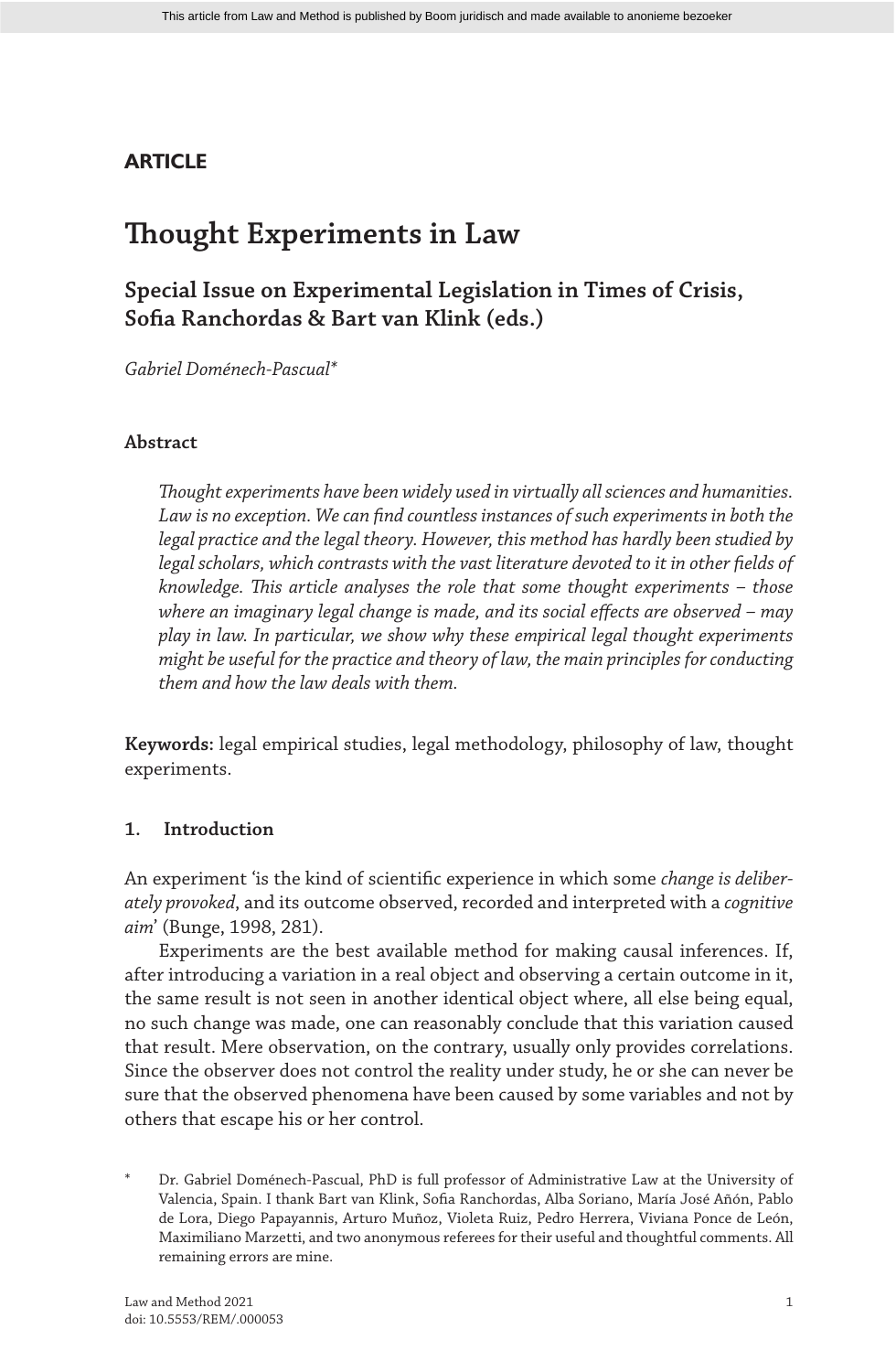For example, several observational studies have shown that, on average, defendants represented by attorneys – whose intervention was not mandatory in the criminal proceedings under study – received more severe sanctions than defendants who had not enjoyed legal counsel. Some authors have pointed to the poor performance of their duties by many of those attorneys as one of the possible causes (Burrus & Kempf-Leonard, 2002). Nevertheless, there could also be another explanation: the existence of a kind of 'selection bias'. It is possible that the defendants who were more likely to be punished more severely were also the ones who most frequently got legal counsel (Green & Thorley, 2014). An experiment could clarify this question. Let us imagine that, for a few years, the selection of defendants to be represented by attorneys was made by flipping a coin. This would arguably ensure that the distribution of the probability of receiving serious sanctions would be similar both in the (experimental) group of those receiving legal counsel and in the (control) group formed by the rest of the defendants. Therefore, if after a while it was observed that the prevalence of sanctions was higher in one of the two groups, all else being equal, the difference could be causally attributed to the intervention (or non-intervention) of attorneys.

Experiments have played a major role in the development of natural sciences. In the field of social sciences and humanities, they have been much less relevant, although things are changing. In psychology, for example, this is surely the most widely used empirical method nowadays. In economics, experimental studies have substantially proliferated during the last decades (see Fréchette & Schotter, 2015; Banerjee & Duflo, 2017; Schram & Ule, 2019). And even in areas such as linguistics, philosophy, political science and law, they are being conducted more and more frequently (see, for instance, Druckman et al., 2011; Greiner & Matthews, 2016; Knobe & Nichols, 2017; Fisher & Curtis, 2019).

Experiments are also being increasingly employed outside academia. On the one hand, they are revolutionizing how businesses make decisions (Luca & Bazerman, 2020). The so-called *A/B tests* provide a good example. By means of randomized controlled experiments, usually conducted online, two variants of the same product or service (e.g., two versions of the same webpage) are compared (e.g., randomly displayed to the users) in order to determine which one produces the best outcomes (e.g., gets more user interactions). Companies like Google, Microsoft, Amazon, Facebook, Netflix, etc. run thousands of similar tests each year, in which millions of users unwittingly participate (Kohavi, Tang & Xu, 2020). On the other hand, an increasing number of governments are carrying out field experiments in order to try or implement new policies and legal rules (Werner & Riedl, 2019).

Two main factors have contributed to the current boom of experiments: their growing benefits and their declining costs. During the 20th and 21st centuries, there have been considerable advances in the methods, techniques and technologies for designing, conducting and analysing experiments. These advances have (i) substantially improved the information that experiments can yield, thereby increasing their expected benefits and (ii) drastically reduced the costs of carrying them out. It is no coincidence that experiments have massively proliferated in the digital economy. Online trials have generated and are still generating large returns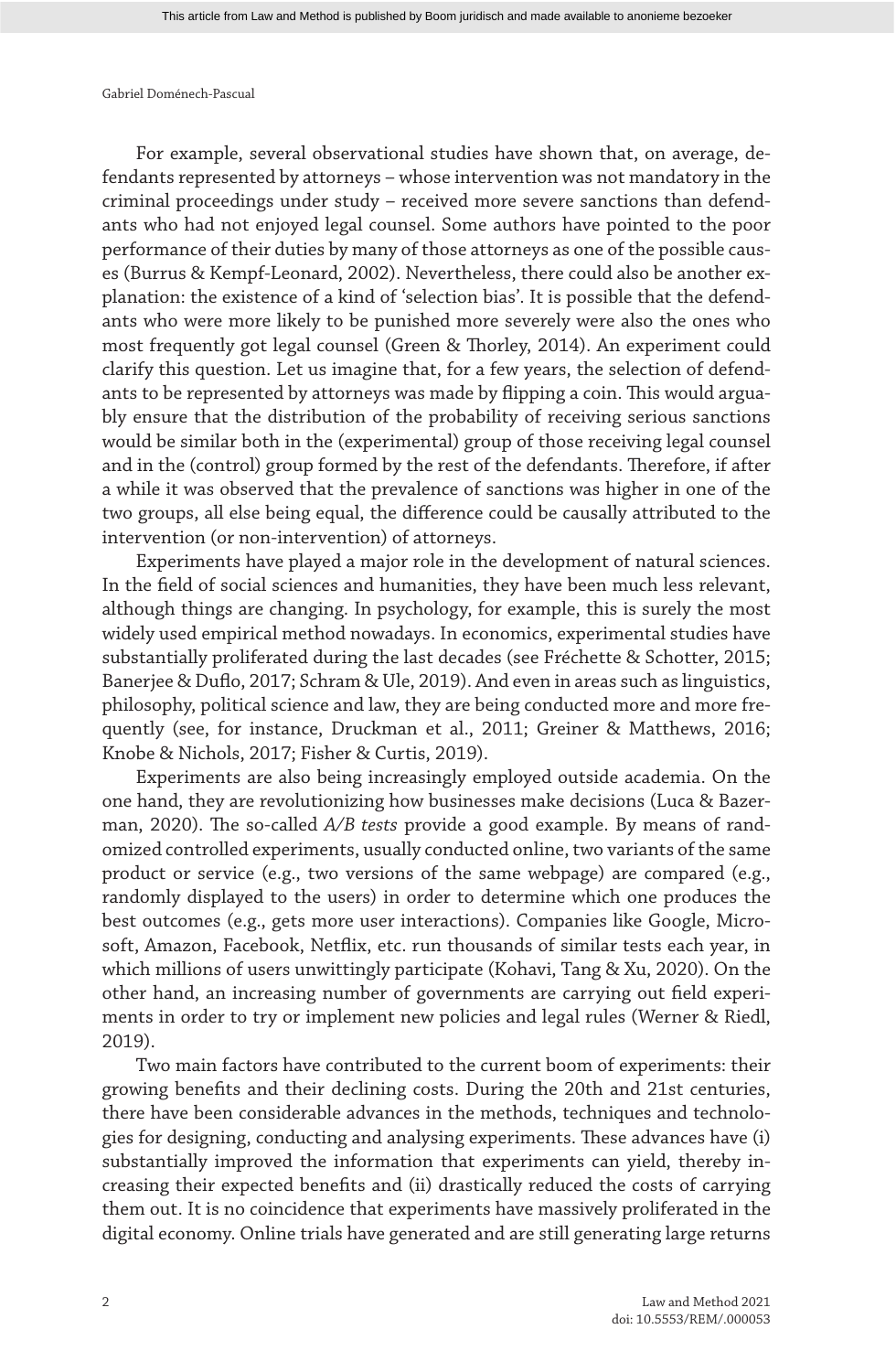for tech companies. The information on user behaviour produced by means of tests where high numbers of individuals participate is very reliable and useful for these firms, whereas the marginal cost of carrying those tests through the internet is very low.

In this article, we study a peculiar type of experiments, which we call 'empirical legal thought experiments'. After defining them (Section 2), we show why these experiments might be useful for the practice and theory of law (Section 3), what are the principles for conducting good empirical legal thought experiments (Section 4) and how the law deals with them (Section 5).

#### **2. Definition of Empirical Legal Thought Experiment**

There is no consensus about how to define a 'thought experiment'. There is an extremely diverse set of activities that might warrant and actually have been given that label (Stuart, 2020, 3). However, we can agree that all thought experiments share at least the two following common features: first, they are carried out in the imagination, in the 'laboratory of the mind'; second, a hypothetical scenario is thought, and a question related to it is asked, whose nature often depends on the area of knowledge involved. In both natural and social sciences, the question is usually what would happen in the situation described (i.e., an empirical question). In metaphysics, epistemology and philosophy of language, it is often asked how we should describe what would happen in that scenario (conceptual question). In ethics and aesthetics, the question is how to evaluate what would happen there, or what we should do (axiological or normative question) (Gendler, 2000, 25).

We are interested in empirical questions. For the purposes of this article, we define empirical thought experiments as the kind of scientific experience that takes place in an imaginary scenario, where some change is provoked and its outcome observed and interpreted with a cognitive aim. The term 'empirical thought experiment' (coined by Buzzoni, 2010) might seem a *contradictio in terminis*, but it is actually not. It arguably makes sense to call empirical those thought experiments that (i) try to test an *empirical hypothesis* (ii) by using pre-existing *empirical evidence* and (iii) might be useful to *prepare a real experiment*, insofar as they have the same purpose and logical structure as real experiments (Buzzoni, 2010). Moreover, this term enables us to distinguish such thought experiments from those aimed at testing conceptual, normative or axiological hypothesis.

Thought experiments are ubiquitous. They have been widely used by countless authors, from ancient times to the present, and have had an extraordinary impact in the development of virtually all sciences and humanities (see Frappier, Meynell & Brown, 2013; Stuart, Fehige & Brown, 2018).

In physics, we find, among many others Galileo's leaning tower of Pisa; Newton's rotating bucket and cannonball; Einstein's box and trains; Heisenberg's microscope; Schrödinger's cat, etc. (see Brown, 1993; Genz, 1999; Kühne, 2005). In philosophy, we have Searle's Chinese room; Nagel's bat; Wittgenstein's beetle-in-abox; Putnam's twin earth, etc. (see Häggquist, 1996; Behmel, 2001).

Many of the greatest works of political philosophy have been built upon 'macro thought experiments', such as Plato's Republic; Hobbes's state of nature; Rosseau's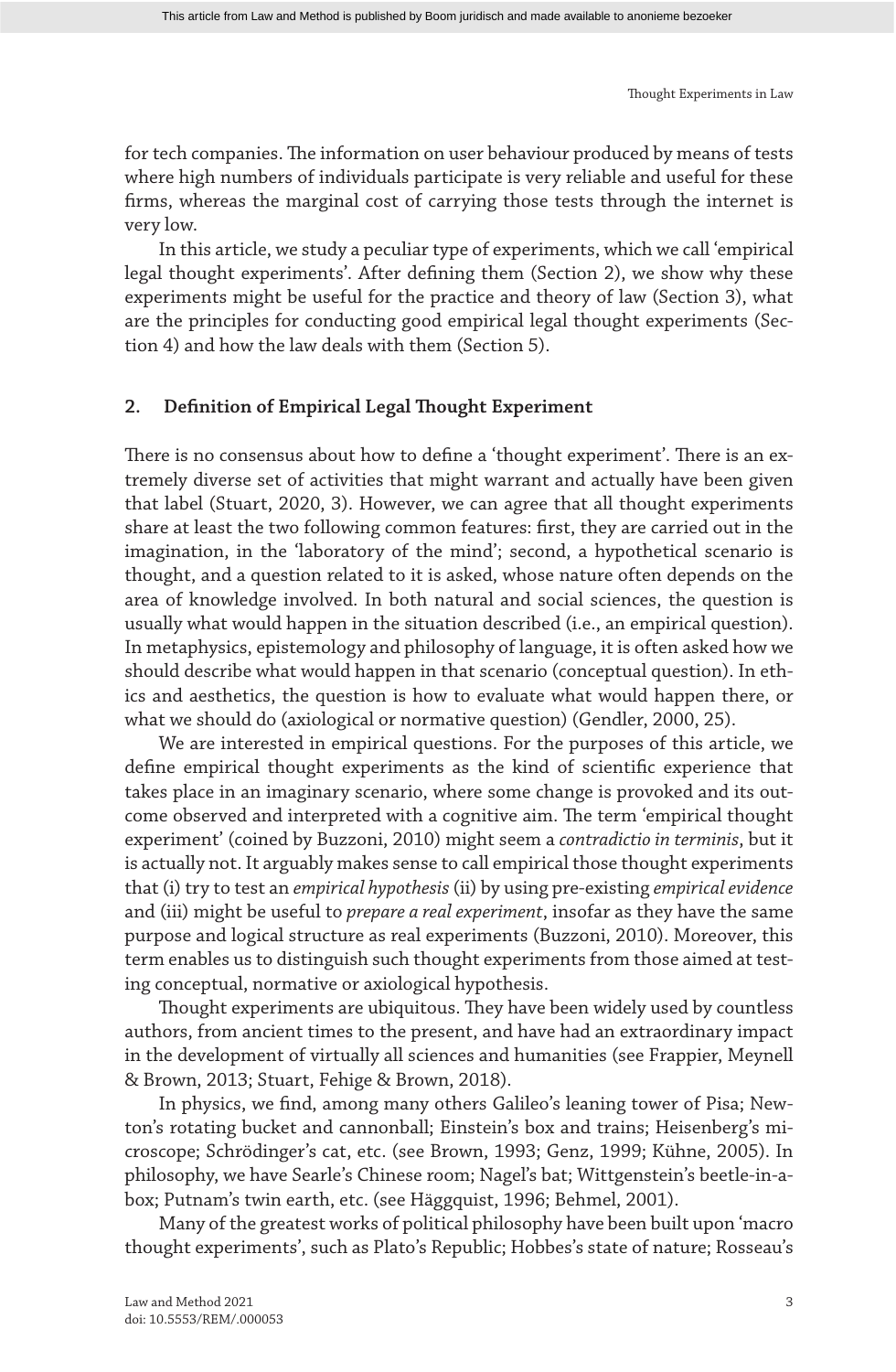social contract; Rawls's original position and veil of ignorance, etc. (Miscevic, 2018).

In the field of ethics, we have, to cite only a few Foot and Thomson's trolley problem; Thompson's violinist; Nozick's utility monster; Carneades's plank; Fuller's Speluncean explorers; Singer's drowning child, etc. (Brun, 2018). The first formulation of the Kantian categorical imperative – act according to that maxim of your will that can always be valid at the same time and without contradiction as a universal law – is nothing else but a rule whose application requires carrying out a thought experiment, which involves comparing different possible states of the world and, in particular, checking in our imagination if the maxim of our will is susceptible to being generalized universally (Parfit, 2011, 285, 328, 329).

It has been argued that thought experiments are uncommon in economics (Shabas, 2018, 171). The formal models contained in most theoretical papers would certainly share some common features with thought experiments: (i) both describe an idealized and hypothetical scenario; (iii) there is a manipulation in it; (iii) the outcomes of this manipulation are observed and (iv) the aim is to explain real phenomena (Thoma, 2016). However, they also differ in various ways. Thought experiments take place purely in the imagination, and they need to be 'visualisable' in order to 'engage intuitions that are fairly universal'. They describe situations and employ reasoning patterns that are familiar to 'real people' and, therefore, the results are plausible, intuitive and credible for them. Formal models, on the contrary, represent highly abstract scenarios that are very hard to imagine, and their results are not derived by intuition, but 'by calculation, using pen and paper or a computer' (Thoma, 2016).

We do not agree with this opinion. As other authors have noted, the mental manipulation of the models that are widely used in economics might be considered as thought experiments. The same would apply to 'simulation experiments', which 'rest on automated iterations of formal algorithms' (Lenhard, 2018, who holds a different opinion). 'Thought experimenting is a form of mental modeling … a species of reasoning rooted in the ability to imagine, anticipate, visualize, and re-experience from memory' (Nersessian, 2018, 309-310). Models build mental environments, imaginary worlds. These theoretical constructions represent social interactions by means of a set of variables and the relationships between them. By manipulating – in our minds – one of these variables or relationships, models allow us to isolate and explore their 'causal' effects on the other variables (see Mäki, 2005; Reiss, 2013; Rodrik, 2015, 21-25). There is not a difference of nature between formal models and 'classical' thought experiments. They are instances of the same thing. There is only a difference in the degree of abstraction, accuracy and logical consistency with which the hypothetical problem is described and the results are derived. Formal models represent problems in a very general, concise, unambiguous, transparent, rigorous and accurate way. And once the assumptions of the model are formulated in this way, the 'machinery of the mathematics' helps to draw logically consistent and accurate inferences, which could not be obtained without them (Hartmann & Sprenger, 2011). The disadvantage of these models is that they are less visualisable and understandable by 'normal people' than typical thought experiments. That is why many economics (e.g., law and economics) pa-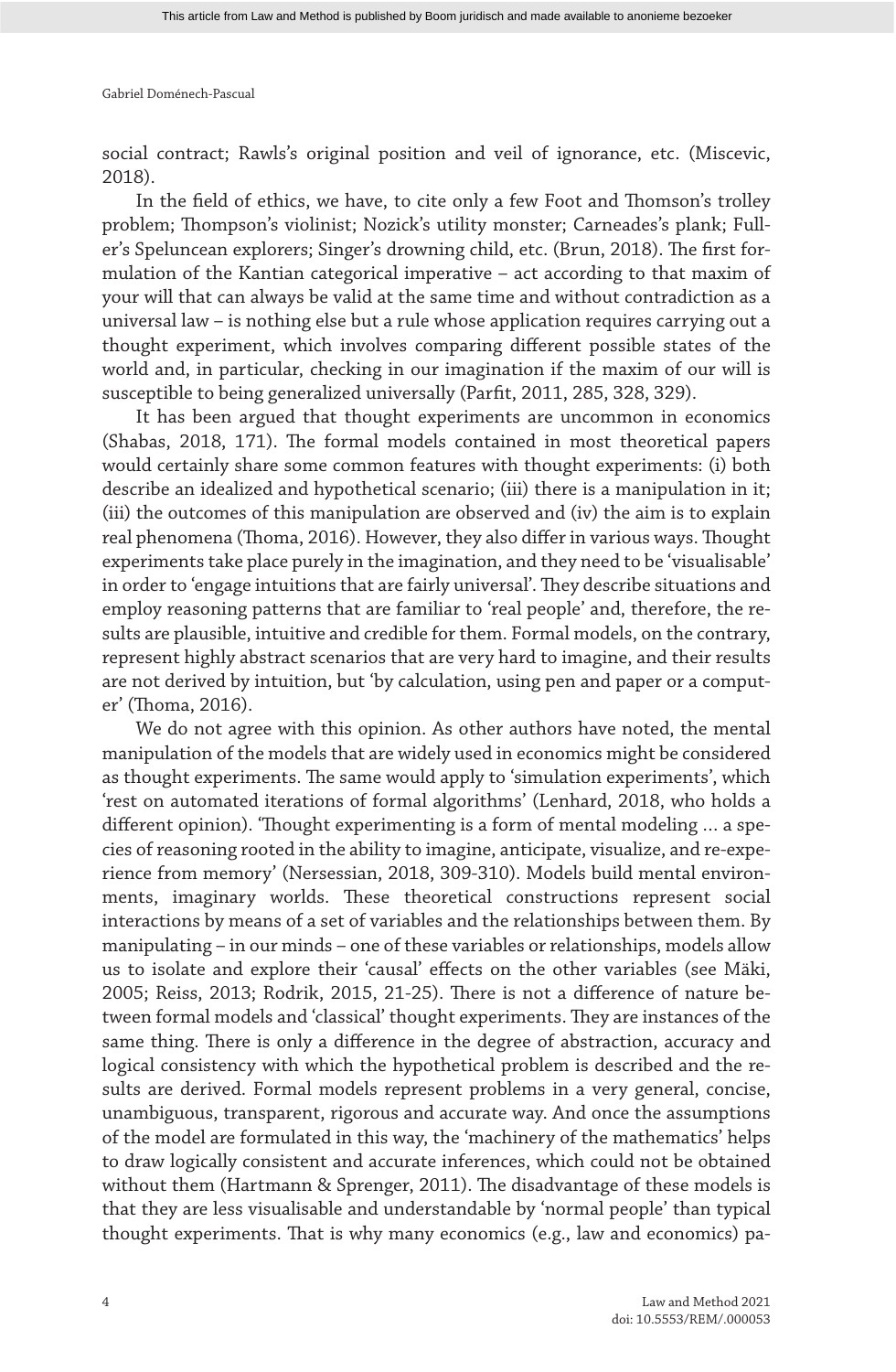pers try to get the best of both worlds: they contain mathematical models in addition to examples that illustrate and help to understand them.

Countless thought experiments can also be found in legal theory. Let us remember, for instance, the Holmes's bad-man theory:

if you want to know the law and nothing else, you must look at it as a bad man, who cares only for the material consequences which such knowledge enables him to predict, not as a good one, who finds his reasons for conduct, whether inside the law or outside of it, in the vaguer sanctions of conscience. (Holmes, 1897, 459)

Let us also recall the method Jhering (1891, 323) claimed to use in order to make himself clear about the raison d'être of any legal institution: 'I think what would happen if that institution did not exist, and see what then becomes of the law in practical terms: the gaps that arise show me what the institution is there for'.1

Thought experiments are pervasive in the practice of law as well. For instance, when determining causation, courts often apply the so-called but-for-test, which entails a counterfactual thought experiment. Under this test, someone's conduct is to be considered the cause of an event if, but for that conduct, the event would not have occurred. 'The test instructs the factfinder to recreate an imaginative past, in which the factfinder eliminates the [conduct] and plays out an alternative (counterfactual) history' (Strassfeld, 1992, 346). Courts also conduct similar counterfactual inquiry when determining tort compensation. 'At the bottom, all determinations of tort damages imply a comparison between the actual world and a counterfactual one in which the defendant had not injured the plaintiff' (Strassfeld, 1992, 346). Another example is the 'Manhart test', applied by the Supreme Court of the United States of America to examine whether there is discrimination on the grounds of sex. It asks 'whether the evidence shows treatment of a person in a manner which but for that person's sex would be different'.2 Similarly, when examining whether procedural irregularities justify the annulment of a (legislative, administrative or judicial) decision under review, courts apply some kind of 'harmless error rule'. According to one of the several versions of this rule, 'an infringement of [procedural] rights results in the annulment of the decision taken at the end of the … procedure at issue only if, had it not been for such an irregularity, the outcome of the procedure might have been different'.3

<sup>1</sup> '*Ich denke es mir hinweg und sehe zu, was dann in praktischer Beziehung aus dem Recht wird – die Lücken, die sich ergeben zeigen mir, wozu das Institut da ist.'*

<sup>2</sup> *City of Los Angeles, Department of Water and Power v. Manhart*, 435 U.S. 702, 711 (1978). *See* Dembroff, Kohler-Hausmann and Sugarman (2020).

<sup>3</sup> *Kamino International Logistics BV and Datema Hellmann Worldwide Logistics BV,* Judgment of the European Court of Justice of 3 July 2014, Cases C-129 and 130/13, ECLI:EU:C:2014:2041, paragraph 79.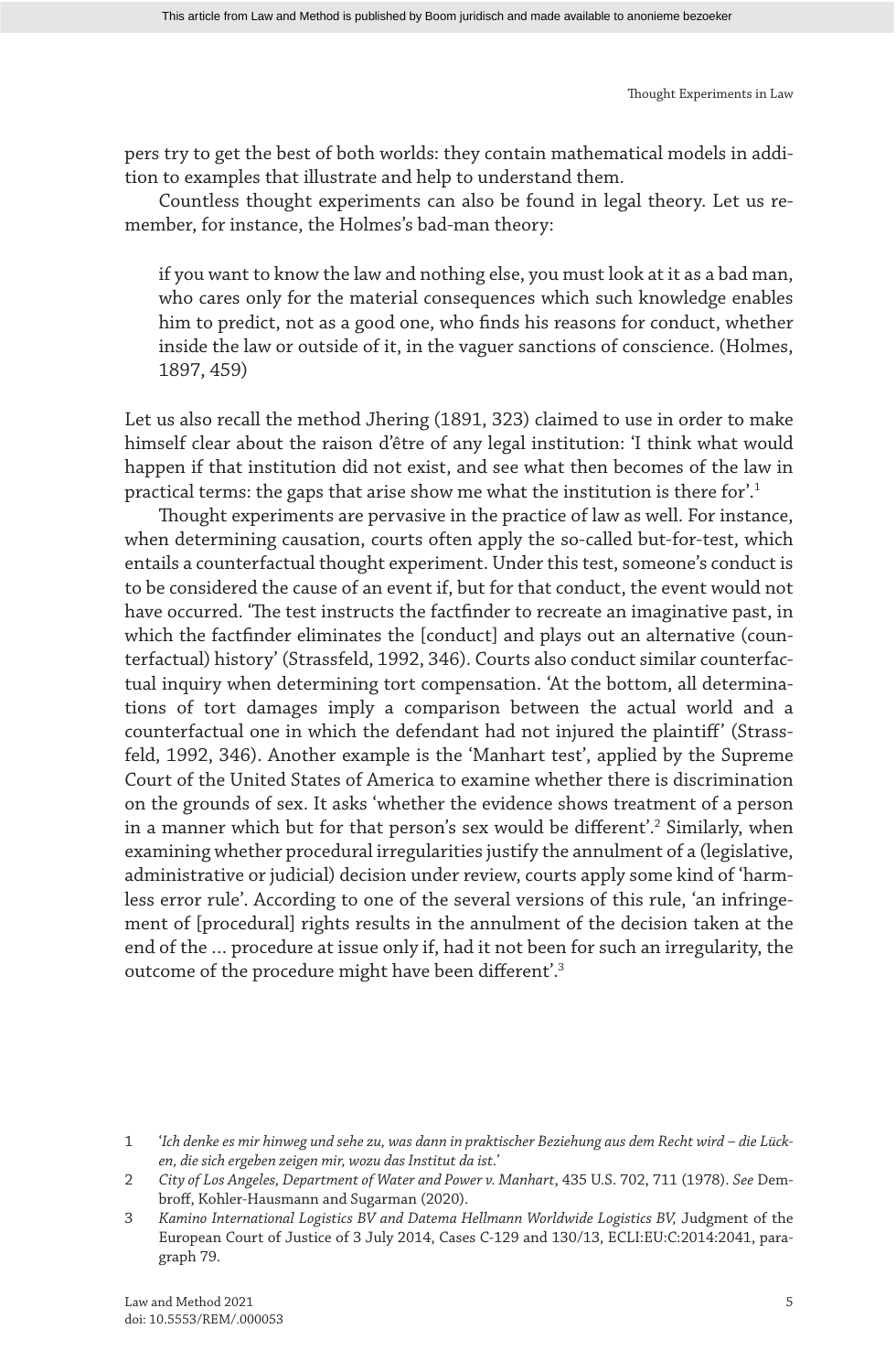In spite of such pervasiveness, this method has hardly been analysed by legal scholars (however, see Mitchell, 2004;<sup>4</sup> Del Mar, 2018a, 2018b, 2020<sup>5</sup>). The present article tries to contribute to this analysis, by focusing on what might be called 'empirical legal thought experiments', which we define as those though experiments where a legal change is made, and its outcome observed and interpreted. Here we use both the terms 'legal change' and 'outcome' in a very broad sense. The former includes any variation in the world of legal phenomena: laws, statutes, administrative decisions, judicial decisions, contracts, testaments, how any of them are interpreted or applied, etc. The term 'outcome' refers to any consequence that the legal change in question may produce on social reality, namely, how it will influence, either directly or indirectly, the behaviour of the people actually or potentially affected by that variation; how legislatures, administrative authorities and courts will react to it; what will be the impact of those conducts on certain interests; whether and to what extent those changes will increase or decrease individual and social welfare, etc.<sup>6</sup>

Let us note that both legal scholars and legal practitioners sometimes conduct thought experiments that are not intended to immediately answer empirical questions, but conceptual or normative ones, like, for instance the following: In the light of some outlined facts, did Titius conclude a contract? Did he obtain an unjust enrichment? Should he be held liable for having caused an accident? Should torture be allowed under certain conditions? A famous example of a normative legal thought experiment is Mrs. Sorenson's case on 'market share liability' presented by

- 4 Taking the Enron case as an example, Mitchell (2004) critically examines the use of single-case studies to develop causal explanations for legal events. He shows that such a method makes it necessary to conduct counterfactual thought experiments to test the causal hypothesis at issue. He also proposes several normative criteria to conduct these experiments, namely transparency; counterfactuality of the proposed antecedent; consideration of competing hypothesis; theoretical and statistical reasonableness of the proposed causal claim; cotenability and counterfactual minimalism and projectibility.
- 5 In his fundamental contribution, Del Mar (2020) examines how 'artefacts' and related processes of imagination are valuable in legal reasoning and, in particular, in adjudication, as they enable 'activities of inquiry' [i.e., they might provide useful information]. He defines artefacts as forms of language that signal their own artifice, thereby capturing our attention, and call on us to participate in activities and processes of imagination. Del Mar focuses on four types of artefacts: fictions, metaphors, figures and scenarios. The last would be the closest artefact to thought experiments. Del Mar defines scenarios as 'short, fictional narratives, which are crafted, e.g. by advocates, in order to show the absurdity of a rival argument, or by judges to test the implications of a certain proposed ruling'. '[B]y imagining with and thanks to scenarios, judges and others involved in the adjudicatory context can generate normative insight: they can generate insight as to what values, vulnerabilities and interests might be at stake in a case and in others potentially like it in the future.' Del Mar points out the epistemic importance of the emotions simulated and produced by scenarios: 'without experiencing emotions, or engaging in sensory or kinesic simulation, we would not be able to make insights into potentially relevant values, vulnerabilities and interests'. In fact, he considers that, '[i]n many respects, we can think of scenarios as "emotion experiments" rather than "thought experiments"'.
- 6 On the kinds of consequences of legal decisions, which eventually should be taken into consideration in legal reasoning by scholars, practitioners and decision-makers, *see* MacCormick (1983, 246-254); Mathis (2011, 5-6).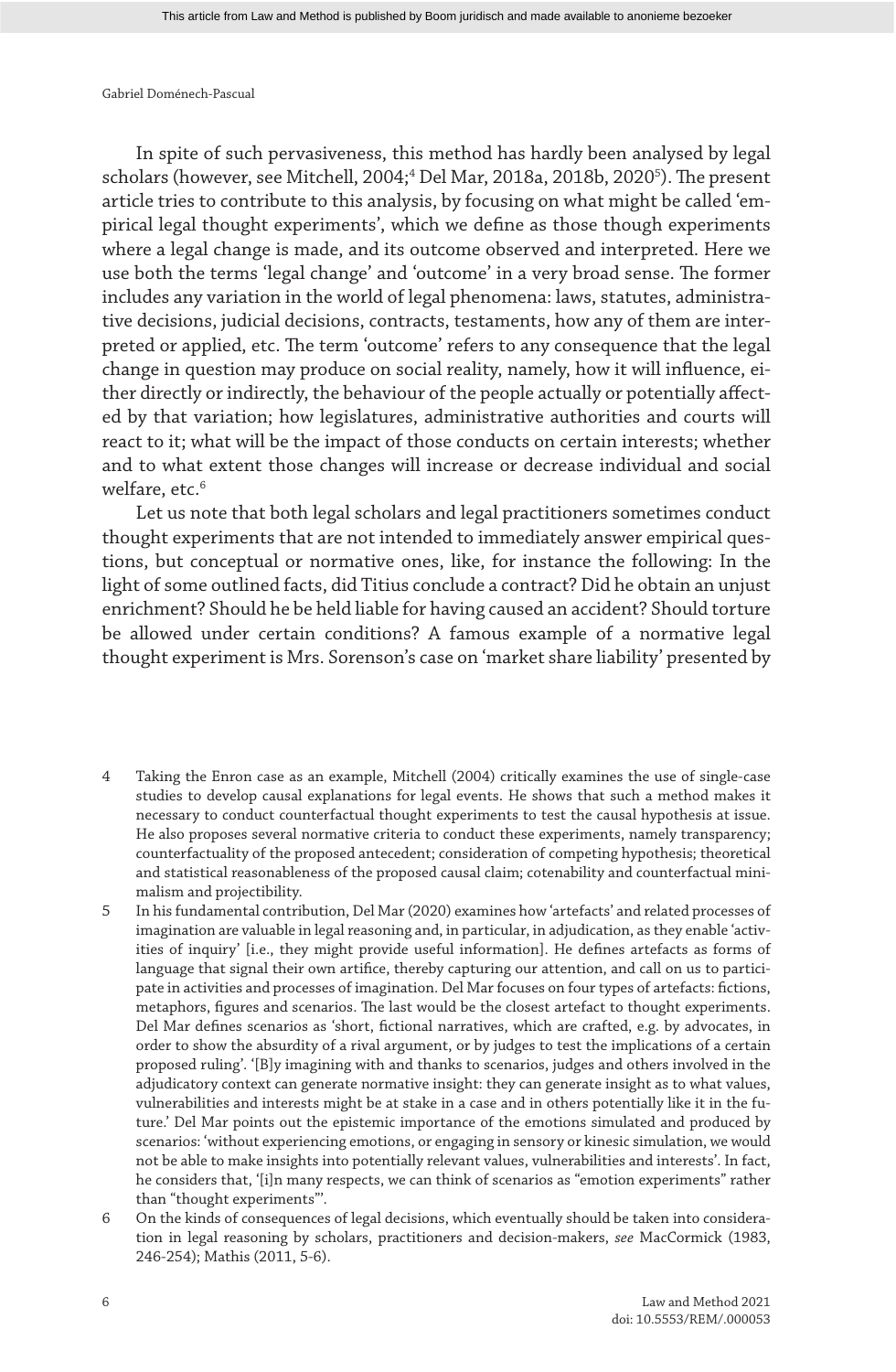Dworkin (2006, 143).<sup>7</sup> In the legal literature on causation, we find countless instances of conceptual thought experiments, where an imaginary case is described and the question of whether a certain person can be considered as having caused the harm at issue is raised (e.g., Hart & Honoré, 1985; Moore, 2009).

In the present article, we are not going to analyse normative or conceptual legal thought experiments, but only empirical ones. However, it must be noted that the lines between these three types are sometimes blurred. For instance, one could consider whether some hypothetical regulation constitutes an expropriation ('regulatory taking'). This might seem a conceptual thought experiment, but it also entails a normative one, insofar as the answer has legal implications, namely regarding whether the affected owners are entitled to compensation. Moreover, this answer may depend on the factual consequences such compensation might have, e.g., on the incentives it could create for owners in similar future cases.

#### **3. Usefulness of Empirical Legal Thought Experiments**

*3.1 Legal Thought Experiments Are Necessary for Conducting Legal Real Experiments* It is said that thought experiments may serve different cognitive purposes: confirming or disconfirming hypothesis or theories; illustrating theoretical claims; generating new ideas; planning real experiments; substituting real experiments, when these are not possible or too costly to be carried out, etc.

We want to point out, first, that thought experiments are necessary for – and, in fact, always precede – real experiments. As Buzzoni (2018, 333, 334) has noted, the former are 'the condition of the possibility of [the latter] because, without the a priori capacity of the mind to reason counterfactually, we could not devise any hypothesis and would be unable to plan the corresponding real experiments that should test it'. 'All real experiments may also be thought of as realizations of thought experiments; conversely, all empirical thought experiments must be conceivable as preparing and anticipating real experiments.'

This point can be illustrated with the way in which Kahneman and Tversky produced their groundbreaking empirical research, which challenged the rationali-

7 'Mrs. Sorenson suffered from rheumatoid arthritis and for many years took a generic drug – inventum – to relieve her suffering. During that period, inventum was manufactured and marketed under different trade names by eleven different pharmaceutical companies. In fact, the drug had serious and undisclosed side effects, of which the manufacturers should have known, and Mrs. Sorenson suffered permanent cardiac damage from taking it. She was unable to prove which manufacturer's pills she had actually taken, or when, and of course unable to prove which manufacturer's pills had actually injured her. She sued all drug companies who had manufactured inventum, together, and her lawyers argued that each of them was liable to her in proportion to its share of the market in the drug over the years of her treatment. The drug companies replied that the plaintiff's request was entirely novel and contradicted the long-established premise of tort law that no one is liable for injury he has not been shown to have caused. They said that since Mrs. Sorenson could not show that any particular defendant had injured her or even manufactured any of the inventum she took, she could recover against none of them. How should lawyers and judges decide which side – Mrs. Sorenson or the drug companies – is correct in its claims about what the law actually requires?'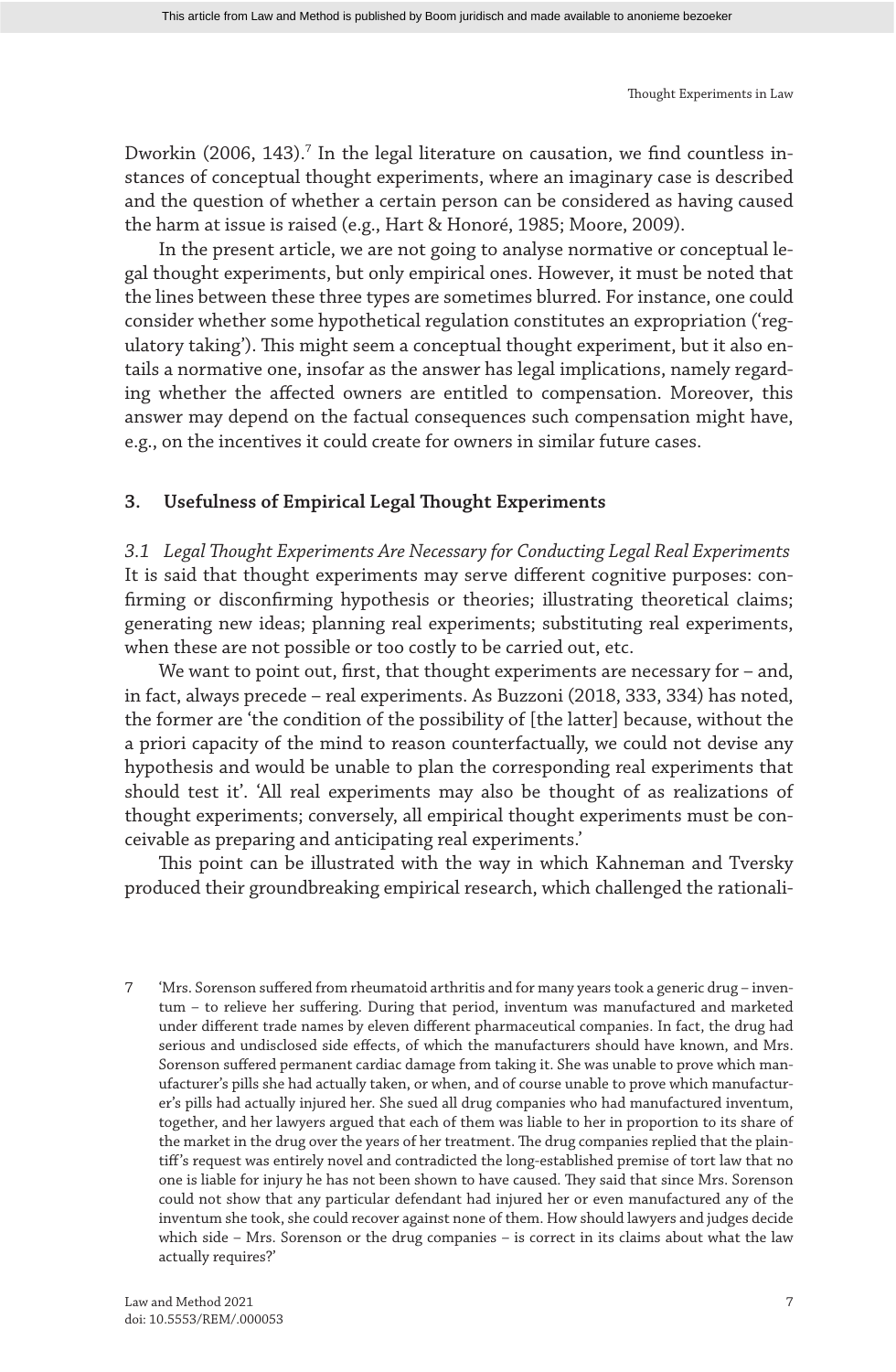ty assumption prevailing in modern economic theory, and revolutionized psychology, economics and other scientific disciplines. In Kahneman's own words,

Our method of research in those early Jerusalem days was pure fun. We would meet every afternoon for several hours, which we spent inventing interesting pairs of gambles and observing our own intuitive preferences. If we agreed on the same choice, we provisionally assumed that it was characteristic of humankind and went on to investigate its theoretical implications, leaving serious verification for later. This unusual mode of empirical research enabled us to move quickly. In a few giddy months we raced through more than twenty diverse theoretical formulations. (Kahneman & Tversky, 2001, X)

Therefore, the greater the relevance of real experiments, the greater the importance of the thought experiments that are to be carried out to plan, prepare and execute the former. And it must be noted that, as we have already seen, such relevance has increased substantially over the last few decades, both in legal theory and policymaking.

Legal phenomena are susceptible to being theorized from very different perspectives. Experiments can be useful for a given legal theory insofar as it is concerned with causal relationships between facts, which is not always the case. Empirical methods do not seem to make much sense, for example, in a 'pure theory of law à la Kelsen' (1960), nor in a theory focused almost exclusively on the exegesis of what the legislature wanted when passing a new law.

On the contrary, they might play a major role in those theories focused on the study of interactions between law and social facts. Experiments are especially useful within the framework of pragmatic, consequentialist or instrumental conceptions of the law, according to which legal rules are to be assessed in terms of their practical effects.<sup>8</sup> If we are interested in determining and understanding these effects, we could use this method with the aim of answering questions like the following: How might people respond to legal changes? How likely is that they respond in one way or another? To what extent do the consequences of a rule meet the preferences of the people involved?. Getting well-founded answers to these questions is of capital importance not only to understand the meaning of the legal rules under consideration, but also to evaluate the possibility of interpreting, applying and modifying them.

It is thus no surprise at all that the number of both laboratory and field experiments carried out by law and economics scholars has increased considerably over the past few years (see Arlen & Talley, 2008; Hoeppner, 2014). One of the main undertakings of law and economics is the application of economic theory and methods to explain, predict and assess the effects of legal rules, and real experiments can be very useful to develop and test theories about how people respond to those rules.

<sup>8</sup> On consequentialism in legal reasoning and in law, *see, e.g.*, MacCormick (2005, 101-120); Mathis (2011). On pragmatism in law and adjudication, *see, e.g.*, Posner (1995, 387-405; 1996, 2004); Haack (2005).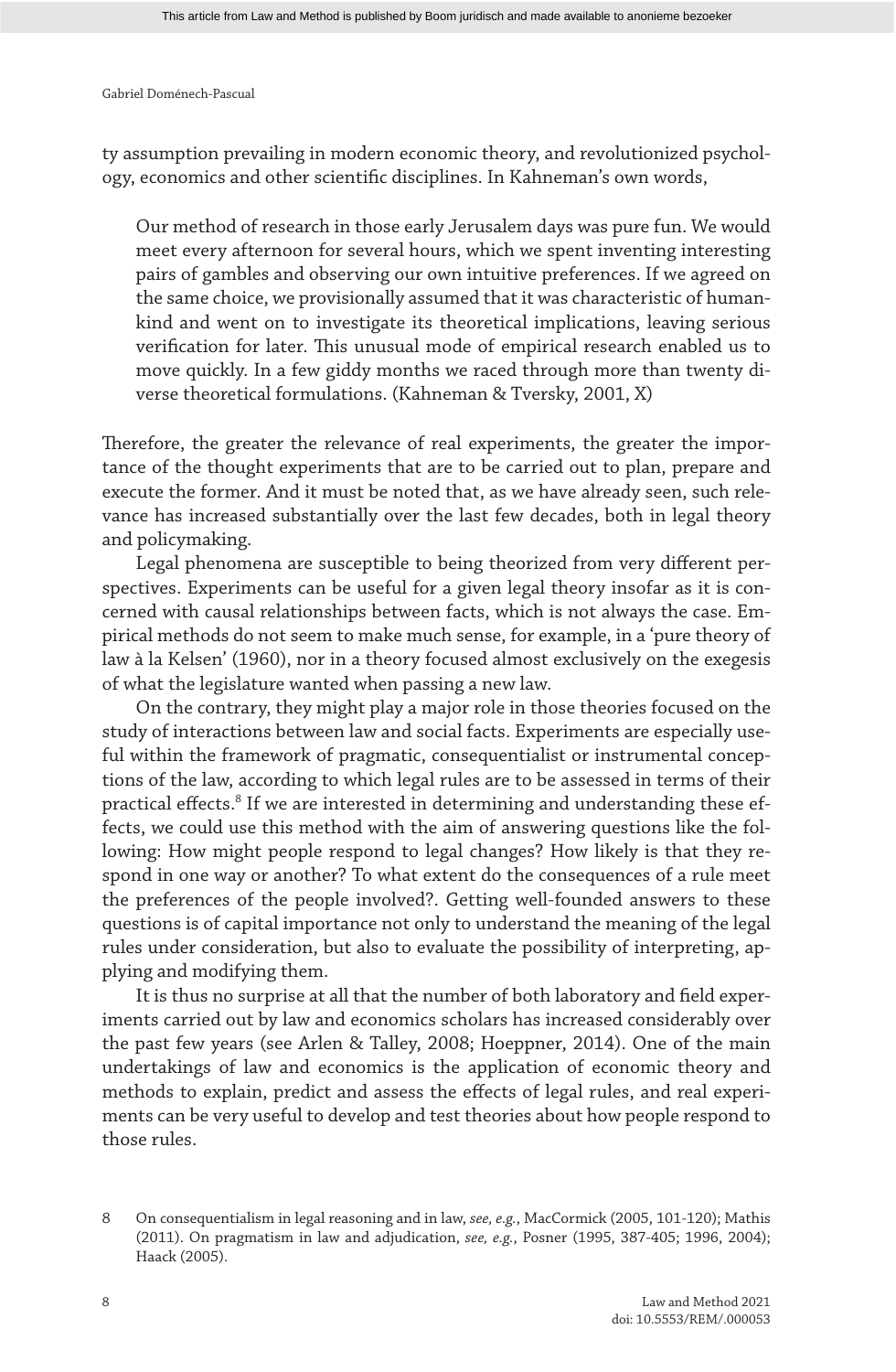Something similar applies to policymaking and legislation. In order to strike a fair balance between all the legitimate interests at stake, legislatures and governments need information, as robust and reliable as possible, about the impact their policies might have on those interests. This information can be provided by either laboratory or field experiments conducted by those authorities. They can try out the legal rules or regulations at issue on a small scale and for a limited period, observe the outcomes and assess them, with the aim of finding the best solutions, which could be established more permanently. In addition to generating information, experimental regulations may facilitate legal changes by luring their opponents into a compromise, given the limited scope – *ratione temporis* and, eventually, *ratione materiae* and *ratione personae* – of the rules that are being tried out (see Mader, 1988; Horn, 1989; Morand, 1993; Maaβ, 2001; Hummel, 2003; Doménech Pascual, 2004, 2005; Abramowicz, Ayres & Listokin, 2011; van Gestel & van Dijck, 2011; Gubler, 2014; Ranchordas, 2014).

#### *3.2 Usefulness of Independent Empirical Legal Thought Experiments*

Real experiments provide more reliable information than thought experiments, but they are also more expensive or, sometimes, even impossible to conduct. That is why it is often not worth the effort to perform the former, but just to carry out 'independent' thought experiments, which are not intended to plan and execute any posterior real test.<sup>9</sup>

It must be pointed out that empirical thought experiments might still provide valuable information, that is to say, improve our understanding of legal phenomena. One of the most debated philosophical questions about these experiments is how they can increase understanding (Stuart, 2018) and generate new empirical knowledge, despite not involving new experience. It has been argued, in this regard, that thought experiments are arguments. They rearrange, reconfigure or extend pre-existing knowledge or data that we already have (Norton, 1991; Nersessian, 2018). 'In thought experiments we gain new information by rearranging already known empirical data in a new way and drawing new inferences from them or by looking at these data from a different and unusual perspective' (Brendel, 2004, 95; see also Brendel, 2018). They have been thus characterized as 'intuition pumps' (Dennett, 2013), that enable us to extract information from 'our heads'.

In a similar vein, it has been stated that thought experiments

anticipate a hypothetical experimental situation so that, on the basis or previous knowledge, we are confident that certain interventions on the experimental apparatus will modify some of its aspects (or variables) with such a degree of probability that the actual execution of the experiment becomes superfluous. (Buzzoni, 2013, 97)

9 As Buzzoni (2018, 335) points out, 'many thought experiments are as important as they are exactly because we are either technically incapable of realizing them or unwilling to carry out the corresponding real experiments, even though we have good reasons to regard them as in principle realizable'.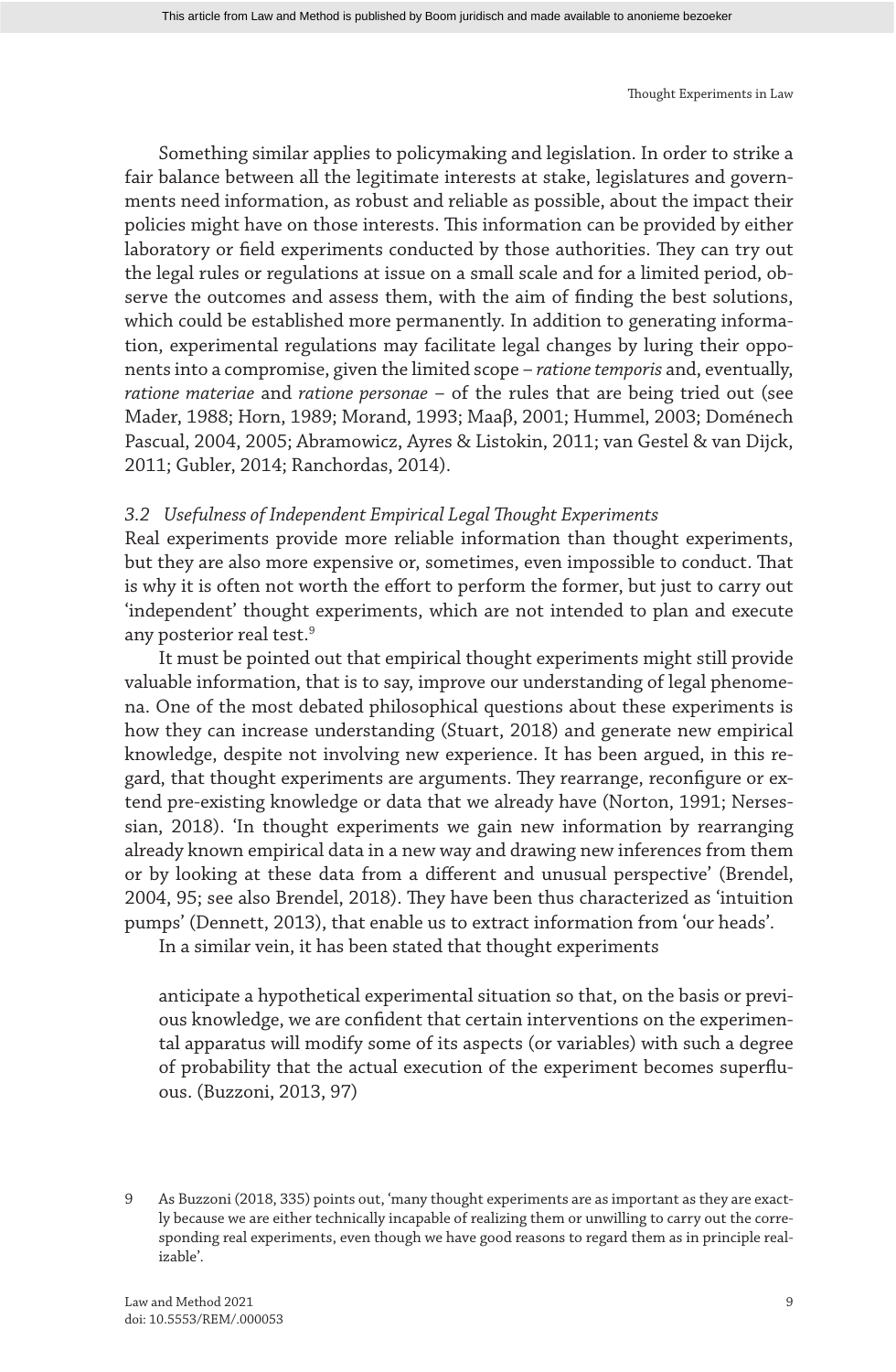They are 'scientifically useful and reliable because we presuppose that, if they were realized, the sequence of events that they describe according to causal connections which we assume to be operative in the real world, would occur in the way they anticipate, and would lead to the consequences that they predict' (Buzzoni, 2018, 335). Both types of experiments are therefore complementary, as that 'previous knowledge' or 'causal connections which we assume to be operative in the real world' come mostly from experimental evidence.

Some authors have raised the objection that we cannot learn anything from imagination, as we consciously and deliberately control what goes into the content of any act or process of imagining. However, as Del Mar (2020) has noted, we might be surprised by and learn from imagination [e.g. a thought experiment], because 'there are less-than-conscious and less-than-deliberate aspects' in these acts and processes.

Besides being much less costly than real experiments, 'independent' legal thought experiments may thus still be useful for both legal theory and practice. If properly designed, they can extract valuable information from previous theories and empirical evidence. The better both the experiment and this background knowledge are, the better that information might be.

That is why, nowadays, empirical legal thought experiments can arguably provide more robust information than ever. The explanation is simple. Thanks to the development of several disciplines (law and economics, behavioural law and economics, sociology of law, empirical legal studies, political science, etc.), our 'background' knowledge about the real effects of legal rules has never been as broad, profound and supported by empirical evidence as now. This can make the thought experiments based on it also more reliable than ever. And we may well expect that this reliability will continue to increase, as said background knowledge will continue to improve over the coming decades.

Unfortunately, many legal scholars and practitioners (judges, lawyers, legislators, etc.) still have an overly formalistic conception of law, and do not always consider sufficiently the practical effects of legal rules. They therefore do not carry out as many thought experiments as they probably should. Sometimes, when evaluating legal solutions, they do not try to imagine the real consequences to which they could lead. Other times, they do consider those effects, but in a superficial and myopic way, without taking sufficient account of previous theoretical and empirical studies that would allow them to improve the accuracy of their predictions in that regard.

#### **4. Principles of Good Empirical Legal Thought Experiments**

Real experiments are realizations of thought experiments. Therefore, both have the same structure, i.e. the same operational–methodological traits: both ask questions about the observable reality and its 'laws'; both try to answer those questions by observing what happens if we modify some variables in a controlled way and a given scenario, with the aim of establishing whether there is a relation of dependence between them; both do that in an idealized way, so that the meaning of both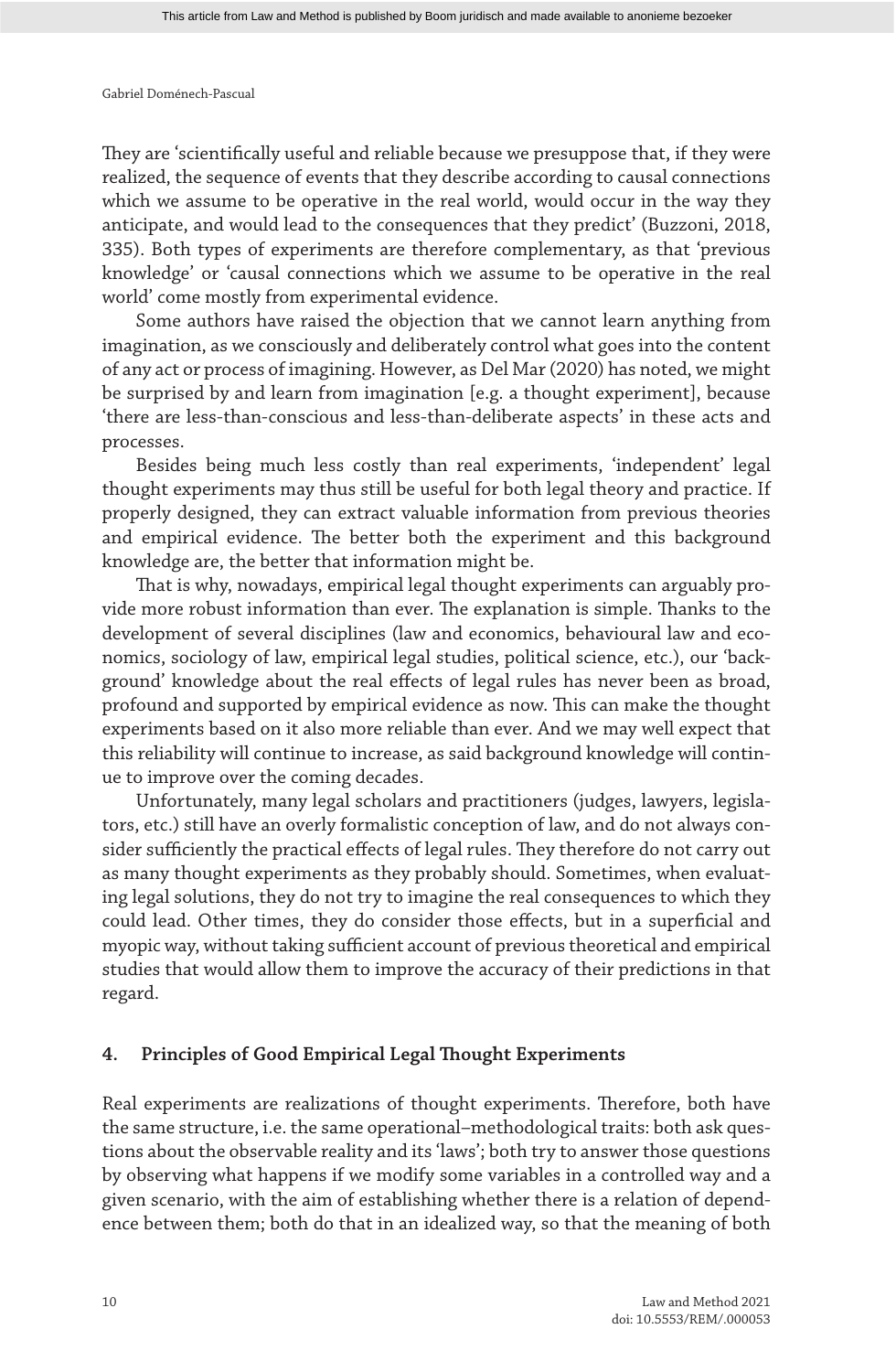must always be interpreted, etc. (Buzzoni, 2013, 97-98).10 Hence, the principles for the former experiments might be applied to the latter ones (Wilson, 2016; Stuart, 2020).

#### *4.1 Simplicity*

Thought experiments, like models, are *idealizations* (Reiss, 2018). They represent the reality in a simplified way, by means of a few variables and assumptions. Simplification is useful and even necessary in order to 'identify a cause-effect relationship by isolating it from other confounding factors' (Rodrik, 2015, 180). It must be underlined that there is no unique correct way of representing reality in that regard. It all depends on the purpose of the experiment, on which theory it tries to test, on which causal relationships it aims to illustrate, establish or refute, etc. These experiments do not try to explain the whole reality, but only isolate one causal relationship, often the 'critical' or 'dominant causal mechanism or channel at work' in some phenomenon (Rodrik, 2015, 85). Therefore, the degree of simplification of legal thought experiments – i.e. the variables to be used and the assumptions to be made – depends crucially on their goal and, in particular, on the hypothesis at issue. In general, thought experiments should be as simple as possible. Additional variables or complications ought to be introduced into them only if they are strictly necessary to test the target hypothesis. The commandment would be 'Make your model [i.e. thought experiment] simple enough to isolate specific causes and how they work, but not so simple that it leaves out key interactions among causes' (Rodrik, 2015, 213).

Let us illustrate this point with an example. In order to criticize the Posnerian thesis according to which economic efficiency explains tort law, Weinrib (1989, 506-509) points out that this thesis does not explain why the compensatory damages to be paid by the injurer equal the loss suffered by the victim. Posner, argues Weinrib, provides economic reasons for taking a sum of money from the injurer and giving it to the victim; this rule would induce the former to take efficient precautions, but he does not account for setting this sum at a level that makes the victim whole. With the aim of showing that this rule is not justified for efficiency reasons and, therefore, refuting the Posnerian explanation of tort law, he runs the following thought experiment:

Assume … that an expenditure by the defendant of \$ 100 will avert a \$ 1000 injury that has a 25% chance of occurring … we must ask what figure is such that a 25% chance of being liable to pay it will induce a rational actor to expend \$ 100. The answer is 'any figure over \$ 400'. A 25% probability of having to pay more than \$ 400 will induce a rational defendant to take precautions costing \$ 100.

<sup>10</sup> With regard to economic models, Rodrik (2015, 24) considers that 'the gulf between real experiments carried out in the lab (or in the field) and the thought experiments we call "models" is less than we might have thought'.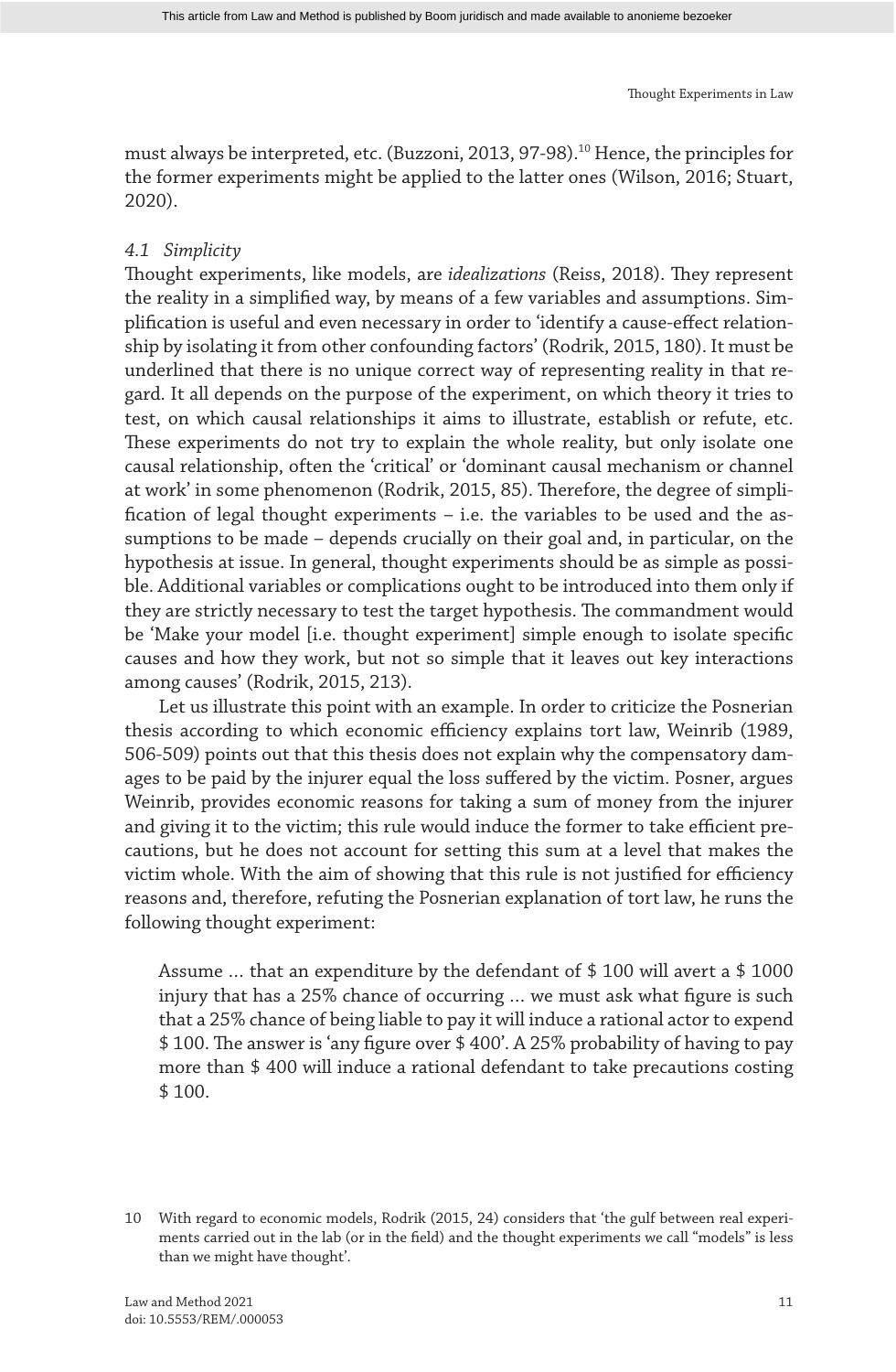Therefore, in order to induce potential injurers to take efficient precautions, it is not necessary to mandate damages equal to the victim's loss (here, \$ 1000), but damages of any sum greater than the costs of such precautions divided by the probability of causing an accident if they are not taken (here,  $$100 / 0.25 = $400$ ).

There are many simplifications and implicit assumptions in this argument: potential injurers are rational; they maximize their expected utility; they are not judgment proof, etc. One of these assumptions is really critical here:<sup>11</sup> potential injurers, victims and courts have perfect information. All of them accurately know the costs and benefits of precautions, the probability of causing an accident, the magnitude of the losses caused by accidents, etc. In reality, however, it rarely happens. They usually commit errors when estimating those factors. Once that unrealistic assumption is removed, one can see that there are good economic reasons for the abovementioned typical tort remedy, which is more efficient than that suggested by Weinrib.

Indeed, let us suppose that potential injurers make mistakes when calculating the probability of causing an accident. Some underestimate it by 0.05, whereas others overestimate it by 0.05. Note that if they were forced to pay \$ 401 in the event of an accident, no 'underestimator' would take efficient precautions (i.e. due care), since the private expected cost of omitting them  $(4.401 \times 0.2 = 4.802)$  would be less than that of taking them (\$ 100). Only 'overestimators' would do so, since only for them the expected cost of omitting them  $(\$401 \times 0.3 = \$120.3)$  would exceed that of adopting them (\$ 100). On the contrary, if the typical tort remedy applies, every potential injurer will take due care. Even 'underestimators' will do so, since for them the private expected cost of omitting it (\$ 1000  $\times$  0.2 = \$ 200) is notably higher than that of taking it (\$ 100). One can see that this second thought experiment, based on more realistic assumptions than the former, supports the efficiency thesis.

#### *4.2 Internal Validity. Consistency*

The internal validity of an experiment is the extent to which it enables one to make causal inferences, i.e. the extent to which it may rule out that the outcomes observed (variations in the dependent variables) are caused by factors (omitted variables) different from the experimental treatment (changes made in the independent variables). In order to ensure such validity, we need a control object, identical to the experimental object, where those changes are not made. The problem of experiments where the research subjects are real human beings is that there are no identical individuals, so that the differences observed in the experimental and the control objects after the modifications are introduced might be caused not by these modifications, but by the differences between the individuals, i.e. by omitted variables. In order to solve this problem, researchers use different techniques. For example, they experiment with sufficiently large samples or groups of individuals with similar characteristics. Moreover, subjects are allocated to the experimental or the control group randomly. It ensures that the distribution of omitted variables

11 As Rodrik (2015, 27) notes, 'an assumption is critical if its modification in an arguably more realistic direction would produce a substantive difference in the conclusion produced by the model'.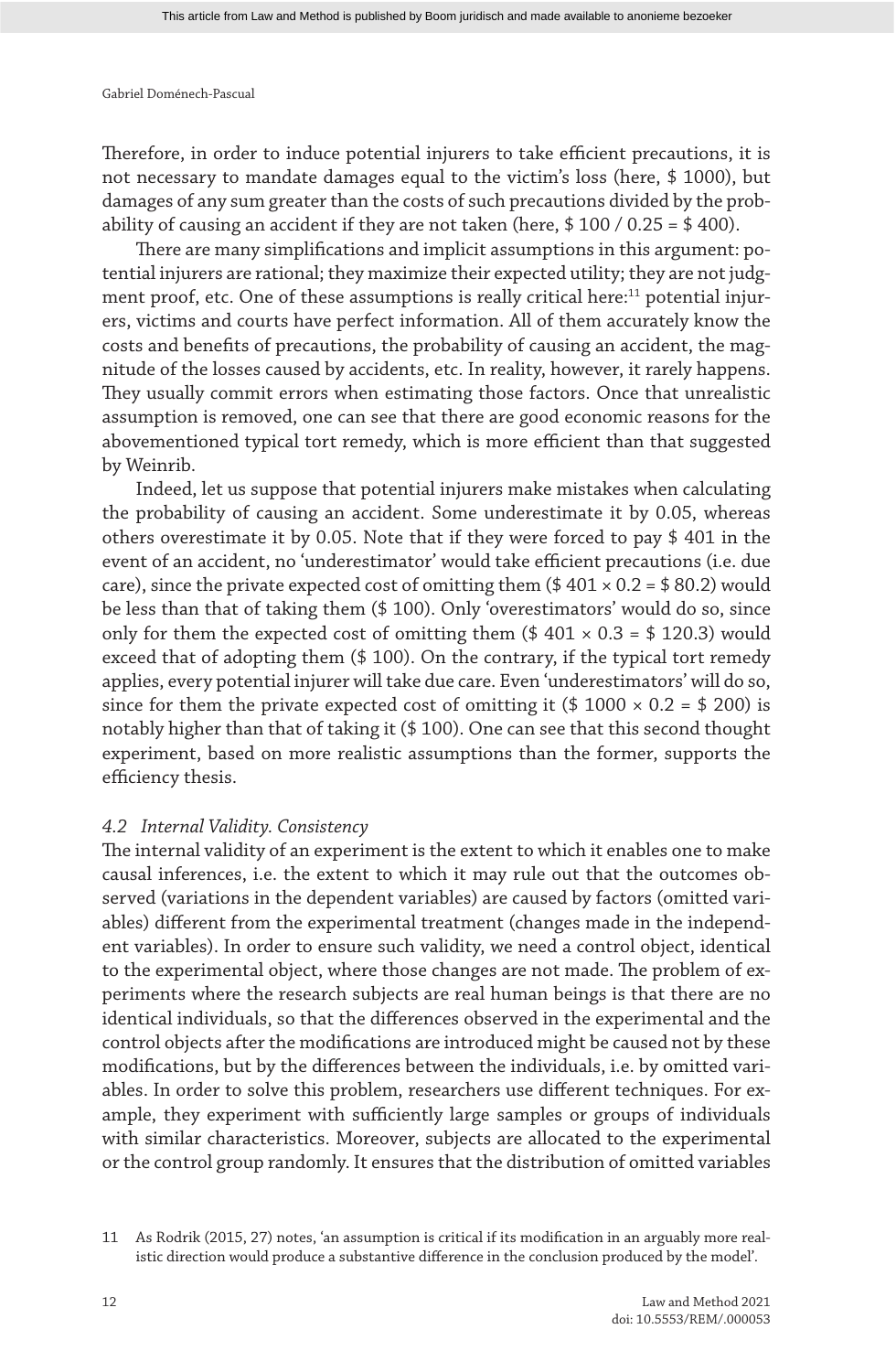tends to be similar in both groups and, therefore, that these variables do not influence the outcomes.

When conducting independent thought experiments, by contrast, we just may imagine that all the subjects involved are identical, if we so wish. This is a distinctive feature of this kind of experiments. That is why they do not need to be randomized in order to ensure their 'internal validity'. While real experiments are to be controlled by means of physical, often imperfect, manipulations, thought experiments employ assumptions in order to neutralize confounding factors and isolate causal relations. Here, the experimenter just assumes, either explicitly or implicitly, that the necessary conditions are met. That is why, paradoxical as it may sound, a thought experiment can usually provide more 'tight' controls and isolations than a real one, as in the former case these only need to be imagined (see Mäki, 2005, 308-309).

The most important requirement of thought experiments, when it comes to ensure their internal validity, is their consistency. The outcomes of the experiment are to be coherent with the assumptions – i.e. the background knowledge – explicitly or implicitly made by the experimenter. That is, those outcomes must logically follow from the experimental changes, given these assumptions.

This does not always happen. The intuitions thought experiments 'pump out' are not always reliable and correct, i.e. logically supported by the relevant assumptions and previous knowledge, but fallacious. The imaginary scenarios of these experiments are sometimes depicted in a such a – fancy, picturesque, embellished, unfamiliar, outlandish, ambiguous, distracting, tricky, etc. – way that they mislead us into producing intuitive but wrong answers to the questions being posed (Brendel, 2004; Dennett, 2013; Stuart, 2018, 290). Eliminating unnecessary complications and making the relevant assumptions explicit can help prevent this problem.

#### *4.3 Generalizability*

Given their stylization, both real and thought experiments pose similar problems of 'external validity'. This term refers to the extent to which the outcomes of an experiment conducted under some specific circumstances might be generalized, i.e. extended to other circumstances (e.g., people, situations, times, etc.). The more generalizable the results, the more useful the experiment.

This generalizability depends crucially on the resemblance between the conditions under which the experiment is conducted and the circumstances to which the conclusions of the experiment are extended. The more similar in their most relevant aspects those conditions and circumstances are, the more generalizable the experiment will be.

#### *4.4 Reproducibility*

Scientific research should be reproducible in order to ensure its reliability. This reproducibility refers to different aspects. Methods reproducibility 'refers to the provision of enough detail about study procedures and data so the same procedures could, in theory or in actuality, be repeated' by other researchers. Results reproducibility (or replicability) 'refers to obtaining the same results from the conduct of an independent study whose procedures are as closely matched to the original exper-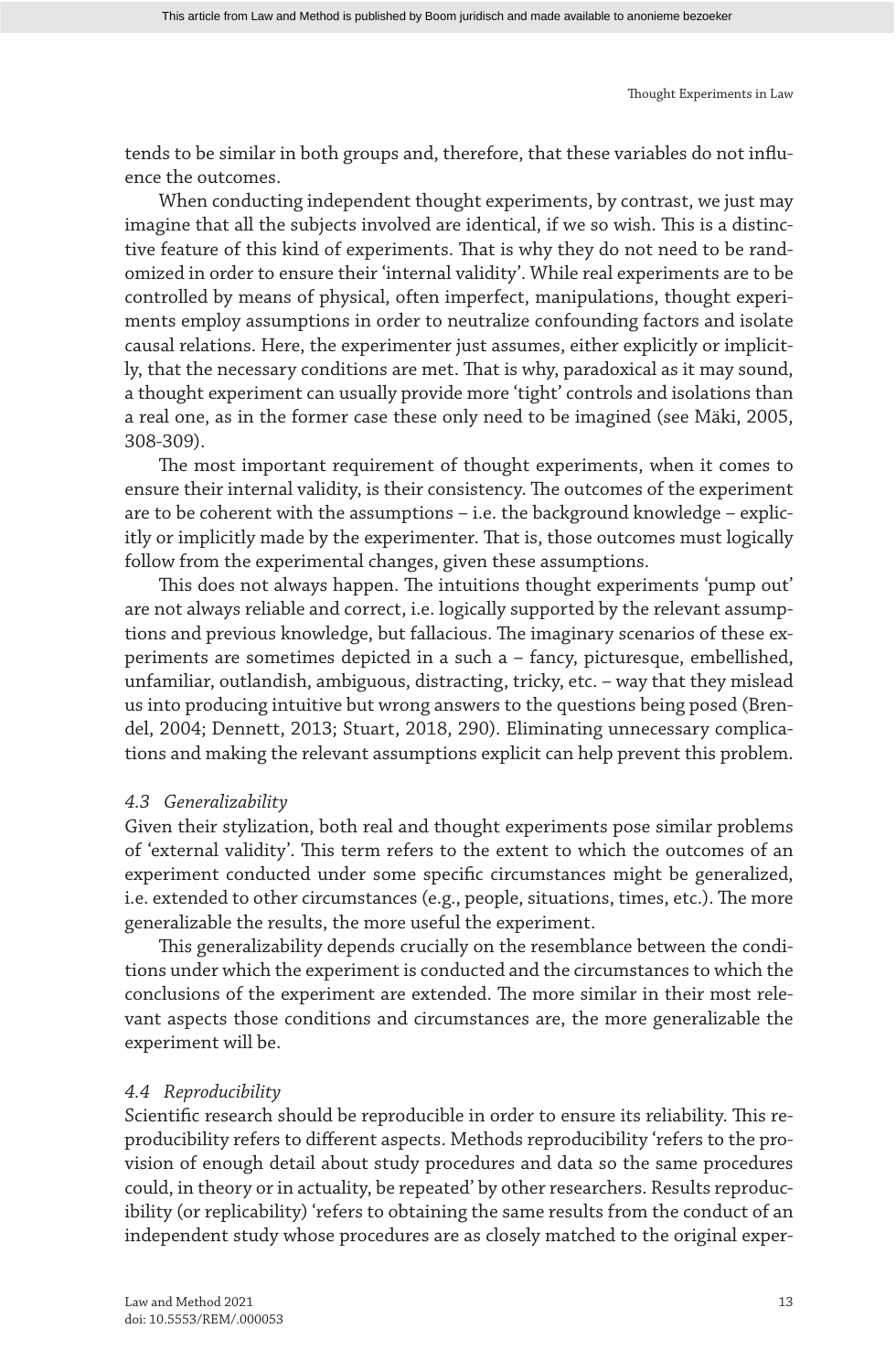iment as possible'. Inferential reproducibility refers to the 'drawing of qualitatively similar conclusions from either an independent replication of a study or a reanalysis of the original study' (Goodman, Fanelli & Ioannidis, 2016).

Empirical legal thought experiments should also be as reproducible as possible. The simpler the experiments are, the more clearly and precisely their conditions are spelt out and the better the background knowledge is, the more reproducible, reliable and compelling they will be. However, sometimes there is a trade-off between reproducibility and other principles, such as generalizability. For instance, when making some decisions, courts must consider how these decisions might affect certain rights and legitimate interests, given the specific circumstances of the case. If there are many interests at stake, the relevant circumstances are relatively complex and there is a great deal of uncertainty on the possible consequences of the decision at issue, the required thought experiment will inevitably not be very simple, reproducible and compelling. If it were, it would likely not be of much help in resolving the case.

#### **5. The Law of Empirical Legal Thought Experiments**

*5.1 Legal Principles, Proportionality and Empirical Legal Thought Experiments* The law sometimes prescribes that a thought experiment is to be conducted. This may happen either because a legal provision explicitly establishes so or because the experiment is necessary for the application of legal principles.

Indeed, when applying legal principles and the so-called proportionality test, legislators and courts often need to carry out experiments, which almost always are imaginary, since real experiments are generally too expensive. As Alexy (1994, 2000, 2017) has shown, legal principles might be conceptualized as optimization requirements, which demand that something valuable be realized to the greatest extent possible given the legal and factual possibilities. The proportionality test is a logical consequence of legal principles being such optimization requirements. It consists of three subprinciples: suitability, necessity and proportionality *stricto sensu*. The suitability subprinciple precludes the adoption of measures that obstruct the realization of at least one principle without promoting any legitimate goal. The necessity subprinciple precludes the adoption of suitable measures that obstruct the realization of at least one principle if there is another measure that is at least equally suitable to promote the same legitimate goal, while undermining the realization of that principle to a lesser extent. According to the subprinciple of proportionality *stricto sensu*, the benefits of promoting the legitimate goal must exceed the costs of non-satisfaction for the principle at issue. Alexy considers that the subprinciples of suitability and necessity refer to optimization relative to the factual possibilities of satisfaction, whereas the subprinciple of proportionality *stricto sensu* concern the legal possibilities, which are determined essentially by opposing legal principles.

It must be noted, first, that the first two subprinciples preclude the adoption of Pareto inefficient measures, while the third one arguably precludes the adoption of Kaldor-Hicks inefficient measures. Second, we want to point out that all three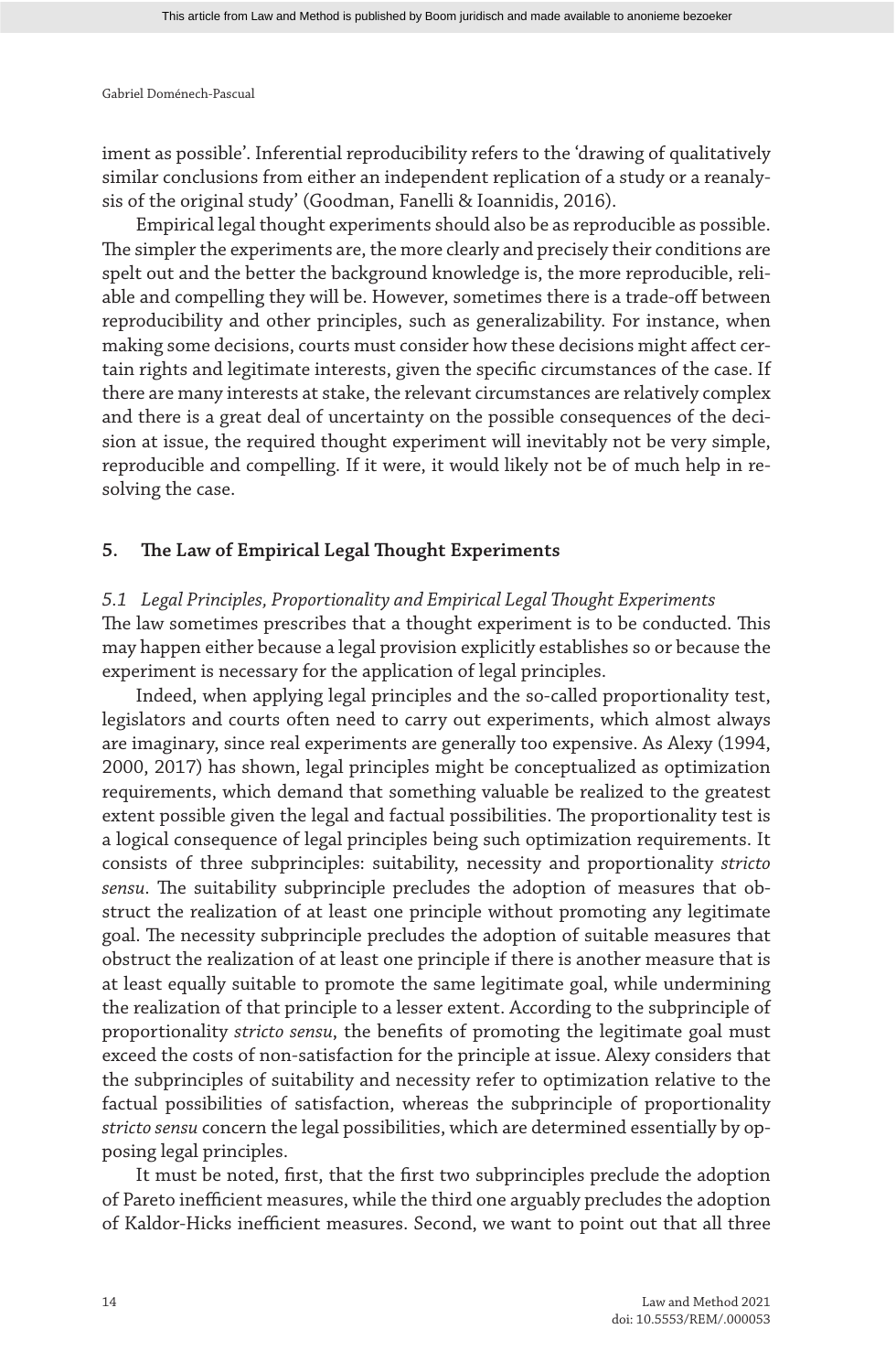subprinciples raise empirical questions, which might be – and often are – answered by means of empirical legal thought experiments.

Indeed, in order to apply the suitability subprinciple, one usually needs to conduct at least one thought experiment. One has to 'observe', in a hypothetical scenario identical to that of the case under consideration, whether the adoption of the measure in question would 'actually' advance a certain legitimate goal, and whether it would also obstruct the realization of the principle considered. For that purpose, it could be useful to carry out a counterfactual thought experiment, where it is imagined, in the same scenario, how the non-adoption of the measure at issue impacts the realization of that legitimate goal and of this legal principle.

When applying the necessity subprinciple, one has to observe, in an imaginary scenario identical to that of the present case, whether alternative measures advance some legitimate goal at least to the same extent as the measure under consideration, and whether they obstruct the realization of the principle at issue to a lesser degree.

Finally, in order to apply the subprinciple of proportionality *stricto sensu*, one has to carry out similar thought experiments to determine the expected costs and benefits of the measures under review for all the conflicting principles and legitimate interests at stake.

Whenever a legal principle is to be applied – for instance, to interpret a legal provision in one or several cases – thought experiments such as the ones we have just seen will have to be carried out. Since the application of legal principles is ubiquitous in legal decision-making and, in particular, in adjudication, so should these experiments be.

#### *5.2 Empirical Legal Thought Experiments in Legislation*

The law sometimes prescribes that a thought experiment is to be conducted in order to prepare and enact a legal rule. That is the case, for instance, of legal provisions that require a regulatory impact assessment to be carried out (Dunlop & Radaelli, 2016). Before passing certain regulations, the competent public authorities must determine and assess the effects – the costs and the benefits – that these regulations may have. For this purpose, it is often necessary to conduct a thought experiment in which the regulation at issue is established and its effects on various aspects of social life are observed.

#### *5.3 Empirical Legal Thought Experiments in Adjudication*

Sometimes, judges also have to carry out similar experiments when adjudicating. This might occur at least in four types of cases.

First, some legal provisions explicitly provide that courts must make certain decisions on the basis of the immediate (micro-level) consequences that such decisions may have for the interested (and eventually third) parties. For instance, when deciding whether to adopt an interim measure or not, courts typically have to do the following: (i) Imagine an (experimental) scenario whose circumstances coincide with those of the case considered, and introduce a change in it, consisting of the adoption of the requested interim measure; (ii) Observe the consequences of this change for all the legitimate interests at stake; here, the relevant court 'must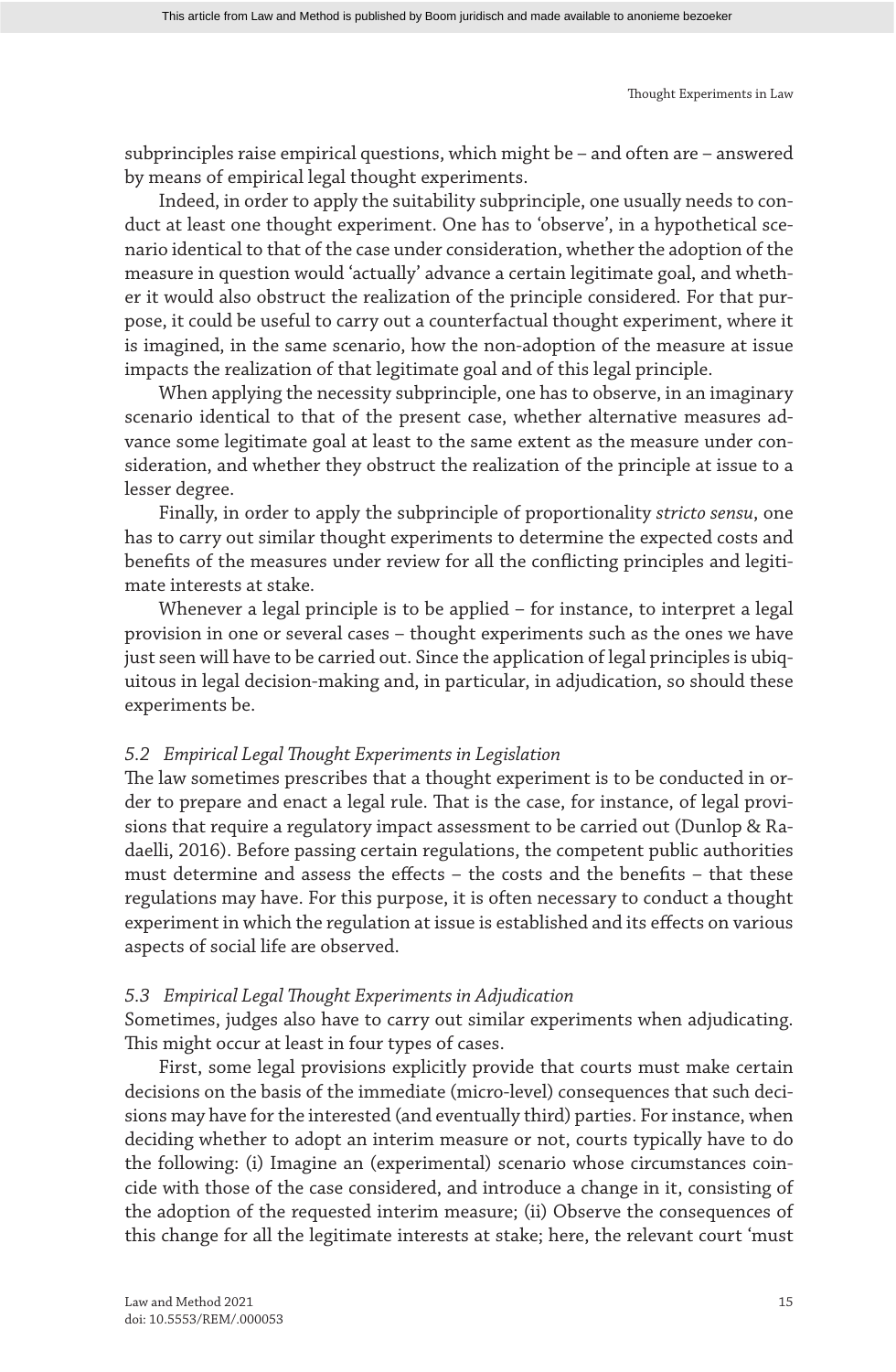take account of the damage which the interim measure may cause';<sup>12</sup> (iii) Imagine a (control) scenario identical to the previous one, but in which no such change is made; (iv) Observe the outcomes for those interests; in particular, the court ought to consider whether the non-adoption of the requested interim measure 'would be likely result in irreversible damage to the applicant which could not be made good' if his or her claim ended up being upheld;<sup>13</sup> (v) Compare the results that both scenarios yield; and (vi) Make the decision that probably produces the best results, namely that has the greatest net expected benefit for all the interests involved.

Second, in many legal systems, some courts (e.g. the German, Austrian, French, Italian and Spanish constitutional courts) have the power to make rulings with '*erga omnes* effects' – i.e. applicable to an indefinite number of present and future cases – when reviewing and subsequently quashing statutory rules. In some cases, these courts may pass such general rulings even when the question on the validity of the statute at issue is tied to a specific controversy. These courts might then review and declare whether a legal rule applicable to a specific and real case is invalid not only for this case, but also for other actual or hypothetical cases.<sup>14</sup>

This makes it necessary for these courts to consider, by means of a thought experiment, what real consequences the statutory rules at issue may have in the abstract, in those future cases, e.g. whether said rules could have unacceptable 'chilling effects' on the exercise of some freedom under certain circumstances.

For instance, in the United States of America, statutes can be challenged and reviewed either 'facially' or 'as-applied'. In the first case, it is alleged that every application (i.e. possible interpretation) of the statute is unconstitutional and, therefore, this is to be 'facially' (entirely) struck down. In the second case, it is claimed that the statute is unconstitutional as applied in the specific case under consideration. Hence, if this challenge is successful, the court will invalidate only the particular application at issue (see Fallon, 2011). The Supreme Court has been sometimes reluctant to uphold facial challenges grounded on 'speculation about imaginary cases'15 and 'fanciful hypotheticals'.16 However, some kind of 'speculation' or consideration of the expected consequences of potential applications of the statute is unavoidable to decide on these facial challenges.<sup>17</sup>

Third, when making rulings that have precedential value, i.e. some kind of binding or persuasive effects for deciding subsequent similar cases, courts should – and in fact usually – consider the consequences those rulings might have in these hypothetical cases.<sup>18</sup>

Fourth, some legal principles (e.g., of equality and legal certainty) require courts to make decisions in a manner consistent with the decisions to be made by

<sup>12</sup> *Atlanta Fruchthandelsgesellschaft mbH and others*, Judgement of the European Court of Justice of 9 November 1995, Case C-465/93, ECLI:EU:C:1995:369, paragraph 44.

<sup>13</sup> *Ibidem*, paragraph 41.

<sup>14</sup> *See, e.g.*, Ferres Comella (2009, 5-9).

<sup>15</sup> *Washington State Grange v. Washington State Republican Party*, 552 U.S. 442, 450 (2008).

<sup>16</sup> *United States v. Williams*, 553 U. S. 285, 301 (2008).

<sup>17</sup> *See* O'Grady (2011), who defines 'speculation' as 'hypothetical theories about human behavior that the statute's challengers argue will be triggered by the operation of the statute'.

<sup>18</sup> *See*, for instance, the English contract law case, decided by the House of Lords, *White & Carter (Councils) v. McGregor* (1962) SC (HL) 1, widely discussed by Del Mar (2018a, 2020, 8.II).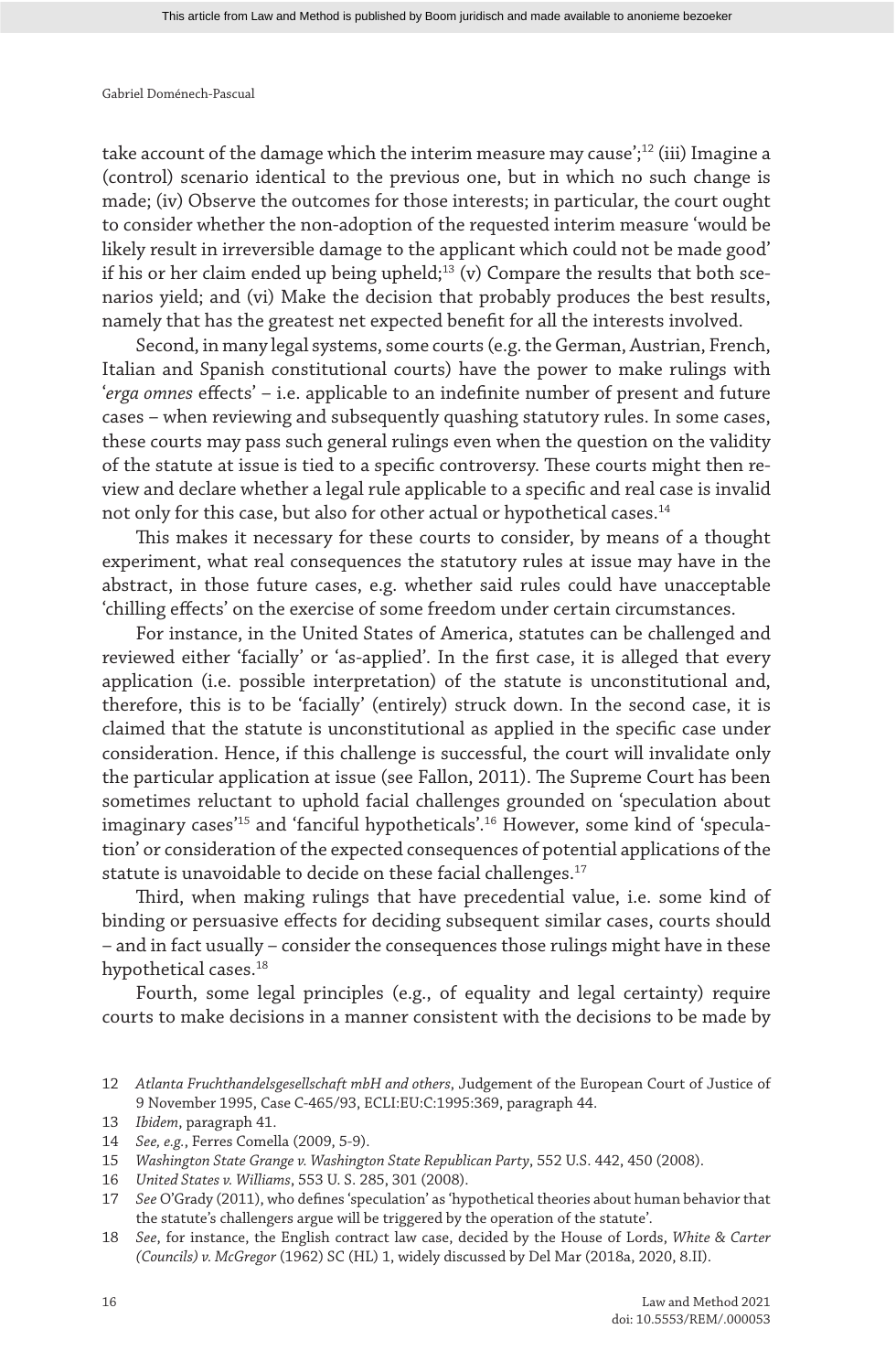the same or different courts in simultaneous or future similar cases.19 The courts, therefore, ought to pass rulings that could – and will probably – be generalized, i.e. applied to similar cases.<sup>20</sup> For that purpose, they should take account of the consequences those rulings might have in these other cases (see MacCormick, 1983, 2005). For instance, in the *Atlanta* judgement, where many companies were seeking interim relief against the application of a regulation, the European Court of Justice declared that [every] national court, when deciding on that relief,

must consider, on the one hand, the cumulative effect which could arise if a large number of courts were also to adopt interim measures for similar reasons and, on the other, those special features of the applicant's situation which distinguish from the other [individuals] concerned.<sup>21</sup>

In summary, various legal rules and principles (e.g., proportionality, equality and legal certainty) require courts to carry out thought experiments in order to find out and weigh the consequences their rulings may have, not only in the specific case being tried, but also in other similar cases.

#### **References**

- Abramowicz, M., Ayres, I. & Listokin, Y. (2011). Randomizing law. *University of Pennsylvania Law Review, 159*(4), 929-1005.
- Alexy, R. (1994). *Theorie der Grundrechte*. Frankfurt am Main: Suhrkamp. There is an English translation by Julian Rivers: (2002). *A theory of constitutional rights*. Oxford: Oxford University Press.
- Alexy, R. (2000). On the structure of legal principles. *Ratio Juris, 13*, 294-304.
- Alexy, R. (2017). Proportionality and rationality. In V. C. Jackson & M. Tushnet (Eds.). *Proportionality. New frontiers, new challenges* (pp. 13-29). Cambridge: Cambridge University Press.
- Arlen, J. & Talley, E. L. (2008). *Experimental law and economics*. Cheltenham: Edward Elgar.
- Banerjee, A. V. & Duflo, E. (Eds.). (2017). *Handbook of field experiments* (Vols. I and II). Amsterdam: North-Holland.
- Behmel, A. (2001). *Was sind Gedankenexperimente? Kontrafaktische Annahmen in der Philosophie des Geistes – der Turingtest und das chinesische Zimmer*. Stuttgart: Ibidem.
- Brendel, E. (2004). Intuition pumps and the proper use of thought experiments. *Dialectica, 58*(1), 89-108.
- 19 As Hurley (1990, 234) notes, in 'legal deliberation', for the sake of consistency and coherence, it is required that similar cases should be similarly resolved. Legal deliberation should thus be responsible to settled cases, 'both actual and hypothetical', just as scientific theorizing should be responsible to data. 'If in general the role of settled cases in [legal] deliberation is somewhat analogous to that of experimental data in scientific theorizing, then the role of hypothetical cases in particular may be regarded as somewhat analogous to that of thought experiments' [in science].

<sup>20</sup> As MacCormick (1983) points out, '[t]o justify a decision in law is to present in its support universalized or universalizable reasons'.

<sup>21</sup> *Atlanta Fruchthandelsgesellschaft mbH*, Judgement of the European Court of Justice of 9 November 1995, Case C-465/93, ECLI:EU:C:1995:369, paragraph 44.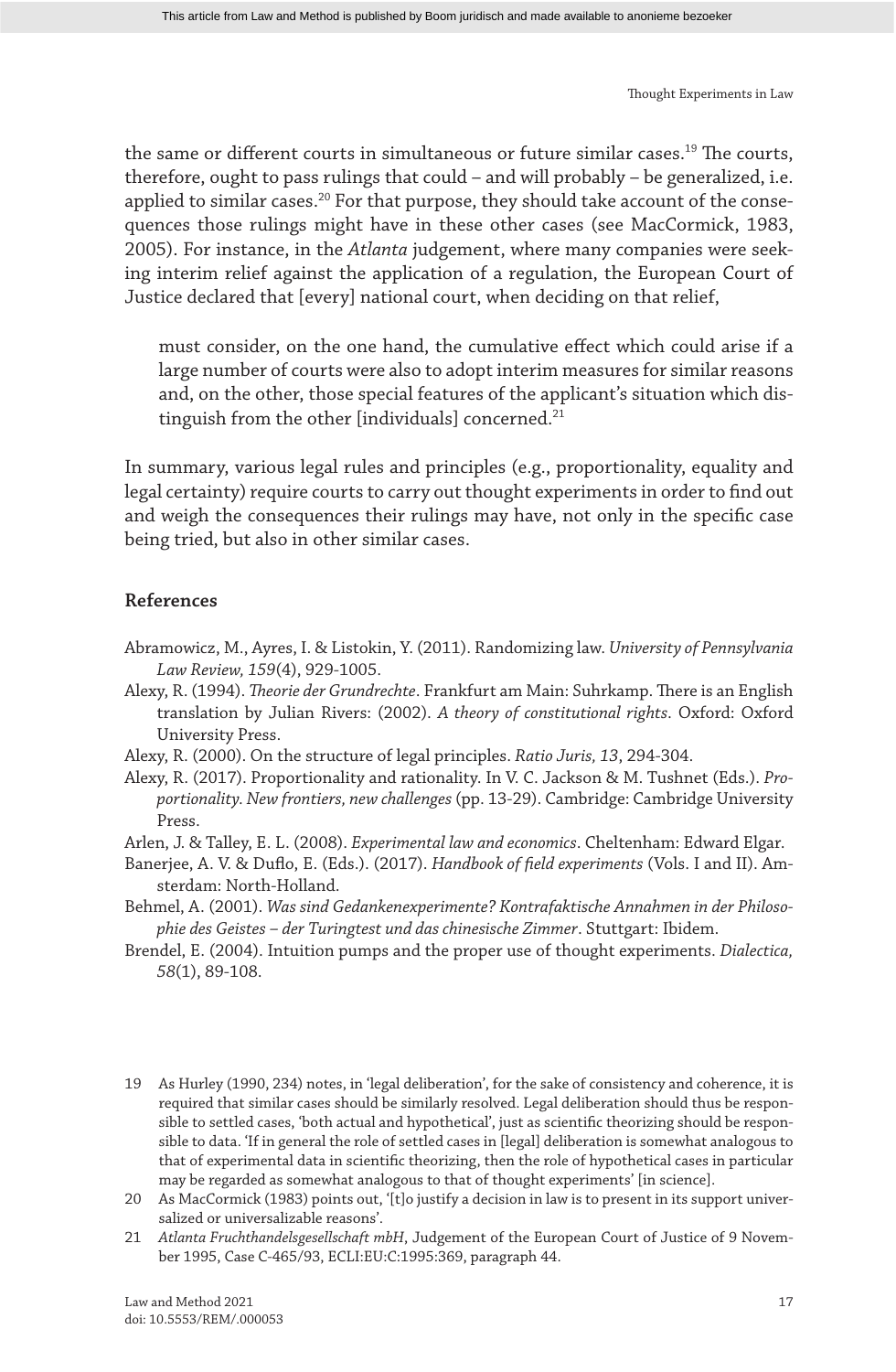- Brendel, E. (2018). The argument view. Are thought experiments mere picturesque arguments? In M. T. Stuart, Y. J. H. Fehige & J. R. Brown (Eds.). *The Routledge companion to thought experiments* (pp. 281-292). Abingdon-New York: Routledge.
- Brown, J. R. (1993). *The laboratory of the mind: Thought experiments in the natural sciences*. London: Routledge.
- Brun, G. (2018). Thought experiments in ethics. In M. T. Stuart, Y. J. H. Fehige & J. R. Brown (Eds.). *The Routledge companion to thought experiments* (pp. 195-210). Abingdon-New York: Routledge.
- Bunge, M. (1998). *Philosophy of science. Volume II: From explanation to justification*. New Brunswick: Transaction.
- Burrus, G. Q. & Kempf-Leonard, K. (2002). The questionable advantage of defense counsel in juvenile court. *Justice Quarterly, 19*(1), 37-68.
- Buzzoni, M. (2010). Empirical thought experiments: A transcendental-operational view. *Epistemologia, 33*(1), 5-26.
- Buzzoni, M. (2013). Thought experiments from a Kantian point of view. In M. Frappier, L. Meynell & J. R. Brown (Eds.). *Thought experiments in philosophy, science, and the arts* (pp. 90-106). London: Routledge.
- Buzzoni, M. (2018). Kantian accounts of thought experiments. In M. T. Stuart, Y. J. H. Fehige & J. R. Brown (Eds.). *The Routledge companion to thought experiments* (pp. 327-341). Abingdon-New York: Routledge.
- Del Mar, M. (2018a). Emotion experiments in legal thought. *Critical Analysis of Law, 5*(2), 178-195.
- Del Mar, M. (2018b). Educating the legal imagination. *Law and Method*, October 2018.
- Del Mar, M. (2020). *Artefacts of legal inquiry. The value of imagination in adjudication*. Oxford: Hart.
- Dembroff, R., Kohler-Hausmann, I. & Sugarman, E. (2020). What Taylor Swift and Beyoncé teach us about sex and causes. *University of Pennsylvania Law Review Online, 169*, 1-12.
- Dennett, D. (2013). *Intuition pumps and other tools for thinking*. New York: W. W. Norton.
- Doménech Pascual, G. (2004). Los experimentos jurídicos. *Revista de Administración Pública, 164*, 145-187.
- Doménech Pascual, G. (2005). Descentralización administrativa y experimentalismo democrático. *Cuadernos Constitucionales de la Cátedra Fadrique Furió Ceriol., 52-53*, 43-67.
- Druckman, J. N. et al. (Eds.) (2011). *Cambridge handbook of experimental political science*. Cambridge: Cambridge University Press.
- Dunlop, C. A. & Radaelli, C. M. (Eds.) (2016). *Handbook of regulatory impact assessment*. Cheltenham: Edward Elgar.
- Dworkin, R. (2006). *Justice in robes*. Cambridge: Belknap.
- Fallon, R. H. (2011). Fact and fiction about facial challenges. *California Law Review, 99*(4), 915-974.
- Ferreres Comella, V. (2009). *Constitutional courts and democratic values. A European perspective*. New Haven, CT: Yale University Press.
- Fisher, E. & Curtis, M. (Eds.) (2019). *Methodological advances in experimental philosophy*. London: Bloomsbury.
- Frappier, M., Meynell, L. & Brown, J. R. (Eds.) (2013). *Thought experiments in philosophy, science, and the arts*. New York: Routledge.
- Fréchette, A. & Schotter, G. (Eds.) (2015). *Handbook of experimental economic methodology.* Oxford: Oxford University Press.
- Gendler, T. S. (2000). *Thought experiment. On the powers and limits on imaginary cases*. New York: Garland.
- Genz, H. G. (1999). *Gedankenexperimente*. Weinheim: Wiley.
- Goodman, S. N., Fanelli, D. & Ioannidis, J. P. A. (2016). What does research reproducibility mean? *Science Translational Medicin*e, *8*(341), 1-5.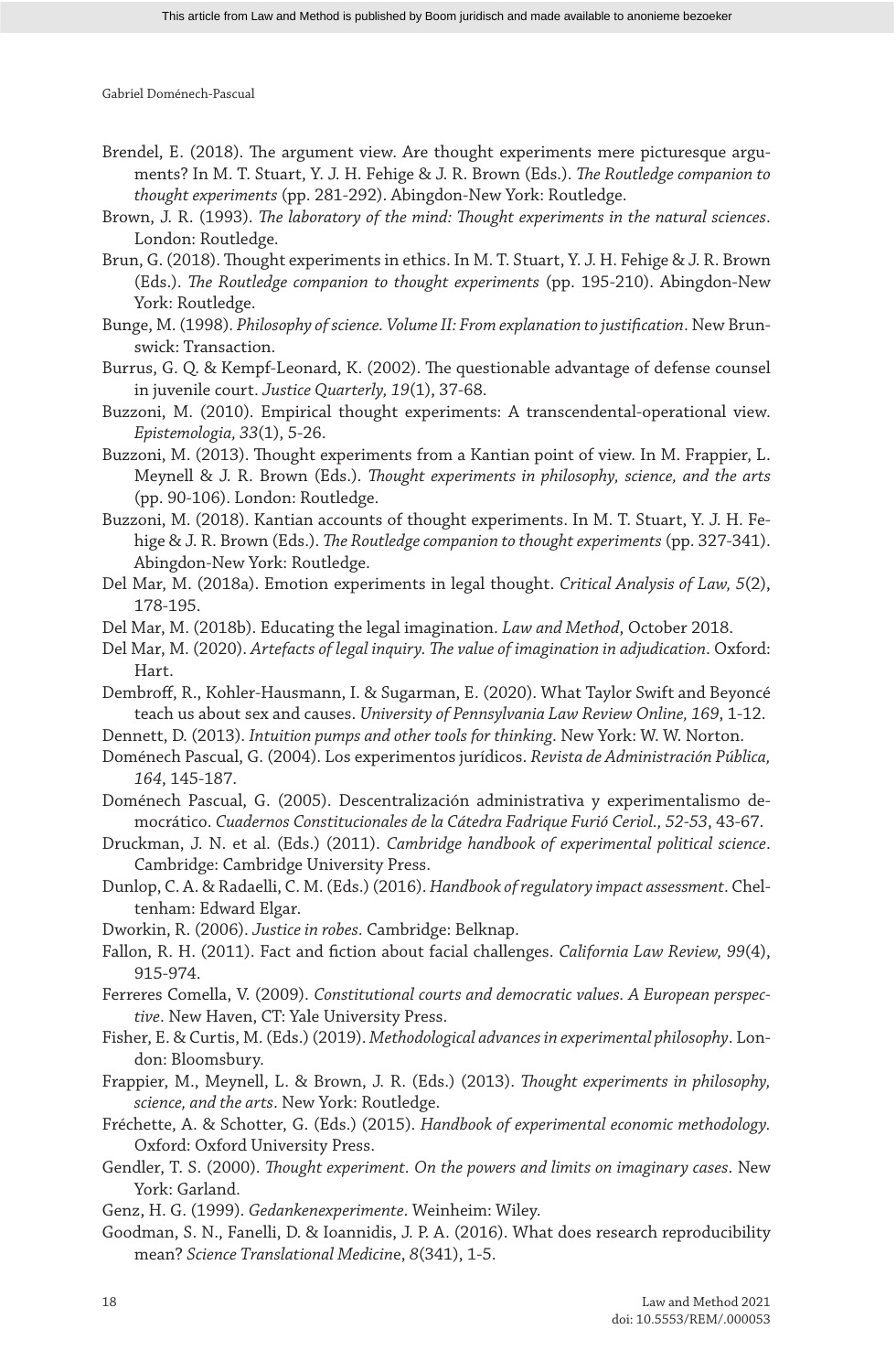- Green, D. D. & Thorley, D. R. (2014). Field experimentation and the study of law and policy. *Annual Review of Law and Social Science, 10*, 53-72.
- Greiner, J. & Matthews, A. (2016). Randomized control trials in the united legal profession. *Annual Review of Law and Social Science, 12*, 295-312.
- Gubler, Z. J. (2014). Experimental rules. *Boston College Law Review, 55*, 129-179.
- Haack, S. (2005). On legal pragmatism: Where does the path of the law lead us? *American Journal of Jurisprudence, 50*, 71-105.
- Häggquist, S. (1996). *Thought experiments in philosophy*. Stockholm: Almquist & Wiksell International.
- Hart, H. L. A. & Honoré, T. (1985). *Causation in the Law*. Oxford: Oxford University Press.
- Hartmann, S. & Sprenger, J. (2011). Mathematics and statistics in the social sciences. In J. Zamora Bonilla et al. (Eds.). *The SAGE handbook of the philosophy of social sciences* (pp. 594-612). London: Sage.
- Hoeppner, S. (2014). Experimental law and economics. In J. Backhaus (Ed.) *Encyclopedia of law and economics*. Springer: New York.
- Holmes, O. W. (1897). The path of the law. *Harvard Law Review, 10*, 457-478.
- Horn, H. D. (1989). *Experimentelle Gesetzgebung unter dem Grundgesetz*. Berlin: Duncker & Humblot.
- Hummel, K. (2003). *Recht der behördlichen Regelungsexperimente*. Berlin: Duncker & Humblot.
- Hurley, S. L. (1990). Coherence, hypothetical cases, and precedent. *Oxford Journal of Legal Studies, 10*, 221-251.
- Jhering, R. v. (1891). *Scherz und Ernst in der Jurisprudenz*. Leipzig: Breitkopf & Härtel.
- Kahneman, D. & Tversky, A. (Eds.) (2001). *Choices, values, and frames*. New York: Sage-Cambridge University Press.
- Kelsen, H. (1960). *Reine Rechtslehre. Mit einem Anhang: Das Problem der Gerechtigkeit*. Wien: Franz Deuticke Verlag.
- Knobe, J. & Nichols, S. (2017). Experimental philosophy. *The Stanford Encyclopedia of Philosophy.* Retrieved from https://plato.stanford.edu/archives/win2017/entries/ experimental-philosophy/.
- Kohavi, R., Tang, D. & Xu, Y. (2020). *Trustworthy online controlled experiments. A practical guide to A/B testing*. Cambridge: Cambridge University Press.
- Kühne, U. (2005). *Die Methode des Gedankenexperiments*. Frankfurt am Main: Suhrkamp.
- Lenhard, J. (2018). Thought experiments and simulation experiments. Exploring hypothetical worlds. In M. T. Stuart, Y. J. H. Fehige & J. R. Brown (Eds.). *The Routledge companion to thought experiments*. Abingdon-New York: Routledge.
- Luca, M. & Bazerman, M. H. (2020). *The power of experiments. Decision making in a data-driven world*. Cambridge: MIT Press.
- Maaβ, V. (2001). *Experimentierklauseln für die Verwaltung und ihre verfassungsrechtlichen Grenzen*. Berlin: Duncker & Humblot.
- MacCormick, N. (1983). On legal decisions and their consequences: From Dewey to Dworkin. *New York University Law Review, 58*, 239-258.
- MacCormick, N. (2005). *Rhetoric and the rule of law. A theory of legal reasoning*. Oxford: Oxford University Press.
- Mader, L. (1988). Experimentelle Gesetzgebung. *Gesetzgebungstheorie und Rechtspolitik. Jahrbuch für Rechtssoziologie und Rechtstheorie, 13*, 211-221.
- Mäki, U. (2005). Models are experiments, experiments are models. *Journal of Economic Methodology, 12*(2), 303-315.
- Mathis, K. (2011). Consequentialism in law. In K. Mathis (Ed.). *Efficiency, sustainability, and justice to future generations* (pp. 3-29). Doordrecht: Springer.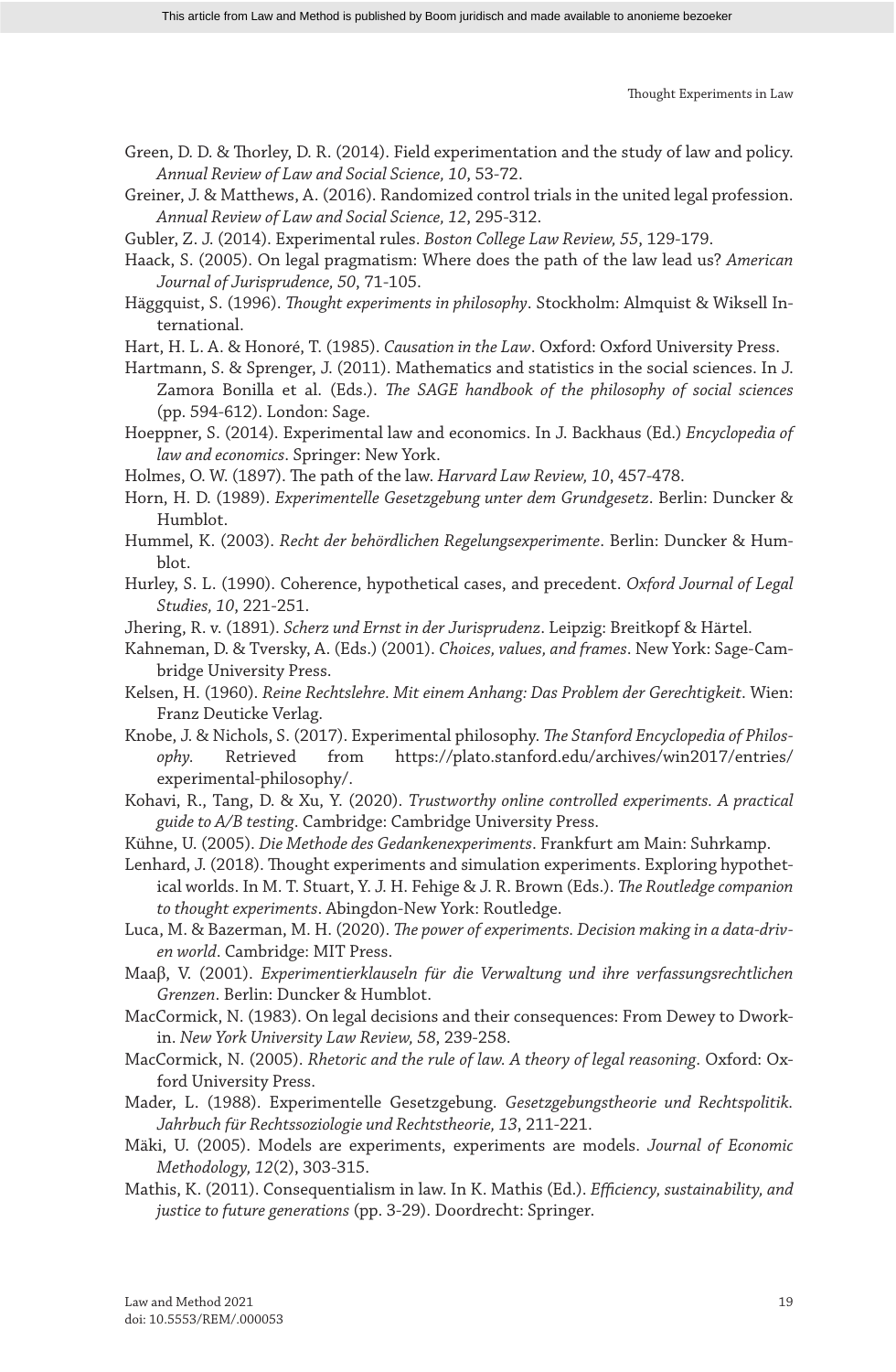- Miscevic, N. (2018). Thought experiments in political philosophy. In M. T. Stuart, Y. J. H. Fehige & J. R. Brown (Eds.). *The Routledge companion to thought experiments* (pp. 153- 170). Abingdon-New York: Routledge.
- Mitchell, G. (2004). Case studies, counterfactuals, and causal explanations. *University of Pennsylvania Law Review, 152*(5), 1517-1608.
- Moore, M. S. (2009). *Causation and responsibility*. Oxford: Oxford University Press.
- Morand, C. A. (1993). L'obligation d'évaluer les effets des lois. In C. A. Morand (Ed.). *L'évaluation législative et lois expérimentales* (pp. 79-115). Aix en Provence: Presses Universitaires d'Aix Marseille.
- Nersessian, N. J. (2018). Cognitive science, mental modeling, and thought experiments. In M. T. Stuart, Y. J. H. Fehige & J. R. Brown (Eds.). *The Routledge companion to thought experiments* (pp. 309-326). Abingdon-New York: Routledge.
- Norton, J. D. (1991). Thought experiments in Einstein's work. In T. Horowitz & G. Massey (Eds.). *Thought Experiments in Science and Philosophy* (pp. 129-148). Lanham: Rowman and Littlefield.
- O'Grady, C. G. (2011). The role of speculation in facial challenges. *Arizona Law Review, 53*, 867-911.
- Parfit, D. (2011). *On what matters* (Vol. I). Oxford: Oxford University Press.
- Posner, R. A. (1995). *Overcoming law*. Cambridge: Harvard University Press.
- Posner, R. A. (1996). Pragmatic adjudication. *Cardozo Law Review, 18*, 1-20.
- Posner, R. A. (2004). Legal pragmatism. *Metaphilosophy, 35*(1-2), 147-159.
- Ranchordas, S. (2014). *Constitutional sunsets and experimental legislation: A comparative perspective*. Cheltenham: Edward Elgar.
- Reiss, J. (2013). Genealogical thought experiments in economics. In M. Frappier, L. Meynell & J. R. Brown (Eds.). *Thought experiments in philosophy, science, and the arts* (pp. 177- 190). New York: Routledge.
- Reiss, J. (2018). Thought experiments as idealizations. In M. T. Stuart, Y. J. H. Fehige & J. R. Brown (Eds.). *The Routledge companion to thought experiments* (pp. 469-483). Abingdon-New York: Routledge.
- Rodrik, D. (2015). *Economic rules. The rights and the wrongs of the dismal science*. New York: W. W. Norton.
- Schram, A. & Ule, A. (Eds.) (2019). *Handbook of research methods and applications in experimental economics*. Cheltenham: Edward Elgar.
- Shabas, M. (2018). Thought experiments in economics. In M. T. Stuart, Y. J. H. Fehige & J. R. Brown (Eds.). *The Routledge companion to thought experiments*. Abingdon-New York: Routledge.
- Sorensen, R. A. (1992). *Thought experiments*. New York: Oxford University Press.
- Strassfeld, R. N. (1992). If . . .: Counterfactuals in the law. *George Washington Law Review, 60*, 339-416.
- Stuart, M. T. (2016). Norton and the logic of thought experiments. *Axiomathes, 26*, 451-466.
- Stuart, M. T. (2018). How thought experiments increase understanding. In M. T. Stuart, Y. J. H. Fehige & J. R. Brown (Eds.). *The Routledge companion to thought experiments* (pp. 526-544). Abingdon-New York: Routledge.
- Stuart, M. T. (2020). Thought experiments. In Glăveanu (Ed.). *The Palgrave encyclopedia of the possible*. Cham: Palgrave Macmillan.
- Stuart, M. T., Fehige, Y. J. H. & Brown, J. R. (Eds.) (2018). *The Routledge companion to thought experiments*. Abingdon-New York: Routledge.
- Thoma, J. (2016). On the hidden thought experiments of economic theory. *Philosophy of the Social Sciences, 46*(2), 129-146.
- Van Gestel, R. & van Dijck, G. (2011). Better regulation through experimental legislation. *European Public Law, 17*(3), 539-553.